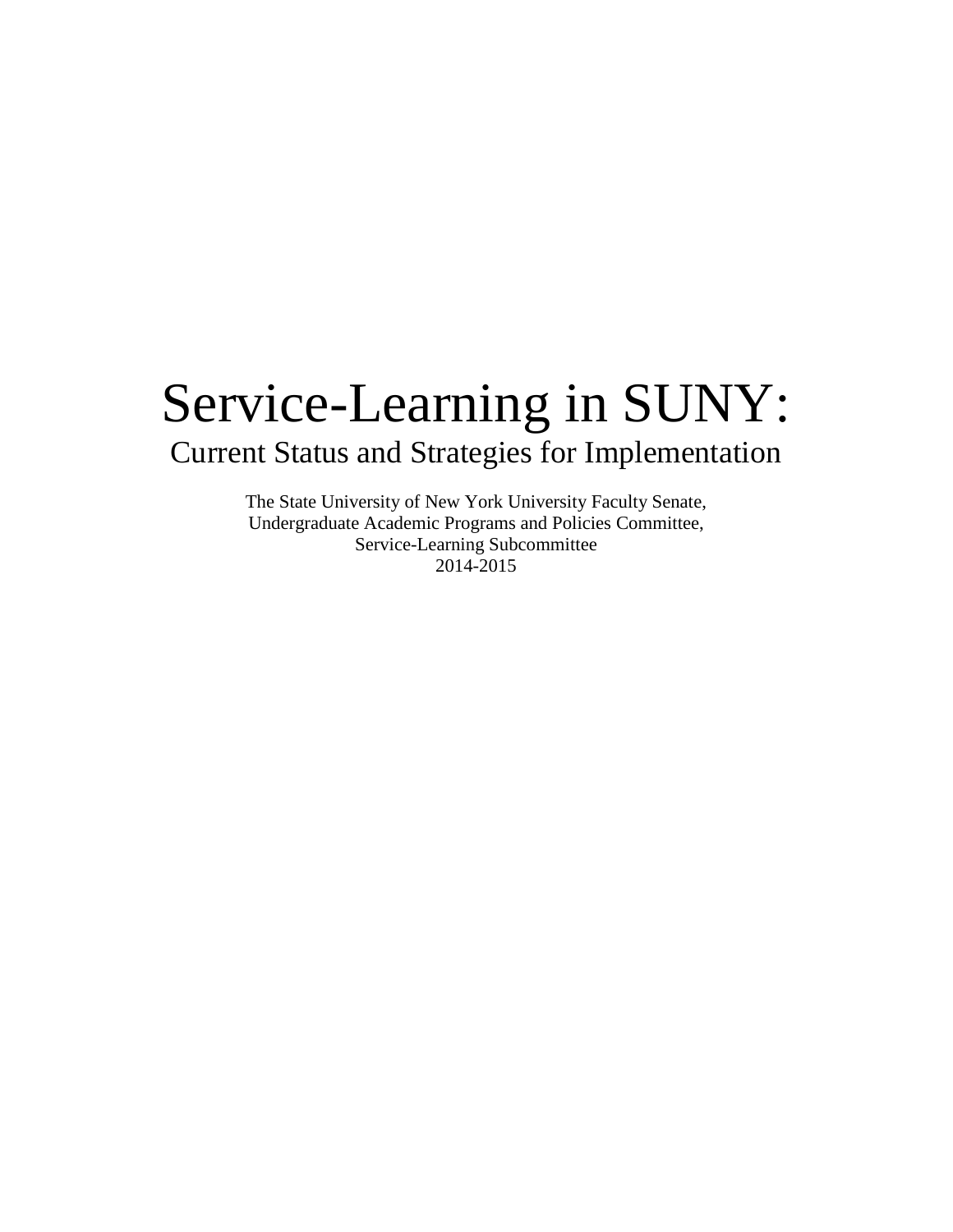### **Subcommittee Members**

\*Andrea Zevenbergen, Chair The State University of New York at Fredonia

\*Daniel White SUNY Polytechnic Institute

Michael Jabot The State University of New York at Fredonia \*Ramona Santa Maria buffalo State College Sarah Titus The State University of New York at Fredonia \*Amitra Wall Buffalo State College

\* Members of the Undergraduate Academic Programs and Policies Committee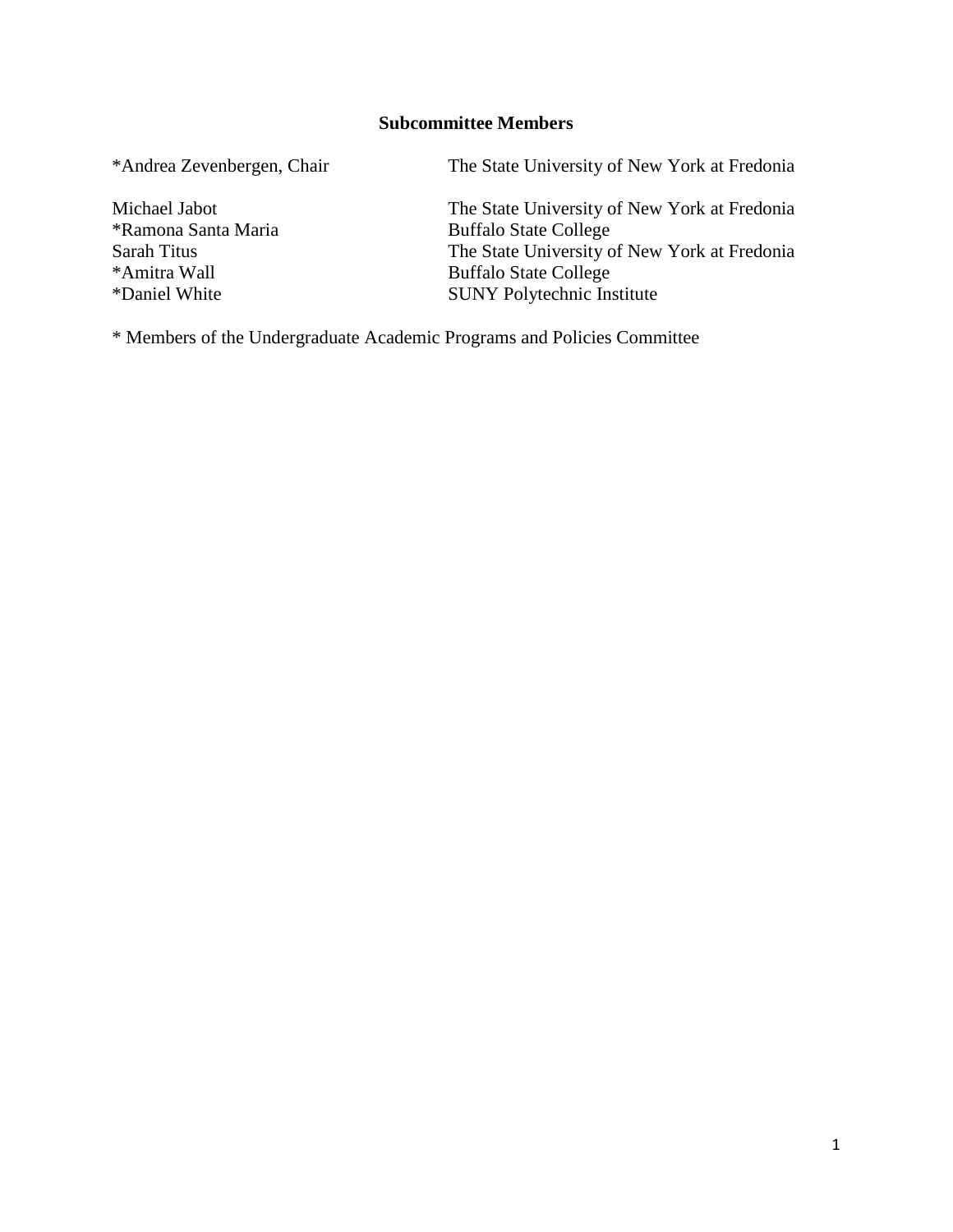### **Introduction**

In 2008, The SUNY University Faculty Senate prepared a document titled, "Service-Learning: A Toolkit" which was disseminated throughout the SUNY system and is currently available on the University Faculty Senate website (http://system.suny.edu/facultysenate/resources/). This document was developed by the Student Life Committee of the University Faculty Senate. The toolkit defines service-learning, provides recommendations for students who are considering participation in service-learning, and details possible reflection activities for students involved in service-learning. The toolkit also includes some example forms which may be used by students such as service-learning time logs, applications, and agreements. Additionally, many examples of service-learning activities, organized by academic discipline, are included in an appendix.

The 2014-2015 SUNY University Faculty Senate Undergraduate Academic Programs and Policies Committee discussed a plan during its Fall 2014 meeting to assess how service-learning is currently being implemented throughout the SUNY system. Goals included assessing as many campuses as possible and preparing a report by the end of the 2014-2015 academic year. Given the strong emphasis in SUNY currently on strengthening applied learning opportunities for students, the Undergraduate Academic Programs and Policies Committee endeavored to obtain and summarize information within the academic year, in order to be able to disseminate information to campuses as quickly as possible.

A subcommittee was formed in October, 2014, and data were collected from SUNY campuses from November, 2014 – March, 2015. This report summarizes the data collection approach, details the data obtained, and includes recommendations for campuses. It also includes example forms which may be used as models for other campuses.

### **Definition of Service-Learning**

The National Commission on Service-Learning's (Fiske, 2001) definition of service-learning was used when assessing whether the campuses currently have service-learning. The Commission defines service-learning as "a teaching and learning approach that integrates community service with academic study to enrich learning, teach civic responsibility, and strengthen communities." Notably, this definition was included in the SUNY Service Learning Toolkit document; thus, conceptualizing service-learning in this way was likely familiar to many of the campus representatives who participated in the 2014-2015 assessment.

Service-learning typically includes, at minimum, three components: 1) service to others, 2) ties to academic content, and 3) student reflection on the service-learning experience. Frequently service-learning is done off-campus, but it may be done on-campus as well (e.g., hosting training sessions for non-profit organizations, providing services at an on-campus clinic). As an example of service-learning, students in a business marketing class could partner with non-profit organizations in the community to develop and execute marketing plans. After participating in the service-learning experience, students could write a paper in which they apply information learned in the field to specific content about marketing strategies learned in the course.

### **Methods**

The sample was first determined to be 60 possible SUNY campuses, from the set of 64 designated SUNY campuses. One campus was excluded from assessment because it has no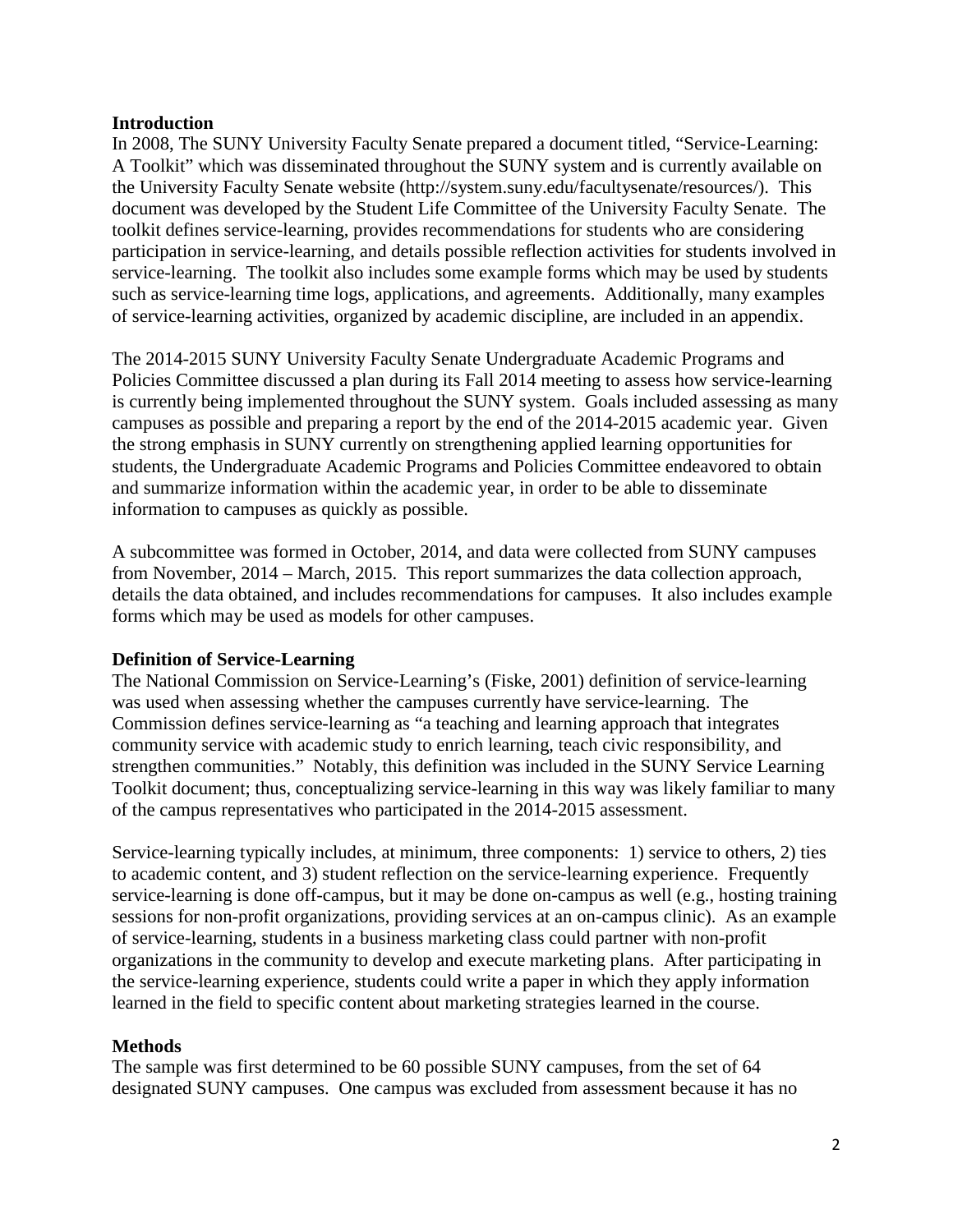undergraduate programs. One school, Cornell University, is listed on SUNY materials as four campuses, but as one of these campuses has no undergraduate programs and three of the campuses are treated identically with regard to service-learning on the campus, Cornell University was counted as one campus for this assessment. From the 60 campuses possible for inclusion in the sample, data were obtained from 54 of them; therefore, the response rate for the assessment of service-learning throughout the SUNY system was 90%. In the other 10% of cases, solicited campus representatives declined to participate.

In order to obtain information from as many campuses as possible, the subcommittee decided that data would be obtained through phone interviews, rather than through electronic or paper questionnaires. For each campus, an individual was identified who was considered likely to be able to provide information regarding service-learning on the campus. Solicitations for interview participation were sent initially by e-mail, facilitated by SUNY's Coordinator of Community Relations. In some cases, information on a likely contact was obtained from the campus website, or phone calls were made to career services offices and academic dean's offices. Eventual interviewees included service-learning coordinators, faculty members, academic deans, volunteer coordinators, and career services directors. For consistency in data collection, only one person per campus was interviewed. Prior to the interview, campus representatives were told that no campuses would be specifically identified in the data. Some campuses provided examples of forms which could serve as a model for other campuses; campus representative consent to include such forms in this report was then obtained.

Interviews were scheduled at each interviewee's convenience and lasted 10-30 minutes, depending on the breadth of information provided. Each campus representative was first asked to establish whether the campus had service-learning opportunities for students. In some cases, this was evident from the campus website (e.g., listed name of service-learning coordinator, included manual for service-learning, policies presented on website), and the campus representative was asked first to confirm that the campus did indeed have service-learning. If the campus representative indicated that there was service-learning on the campus, he/she was asked a set of 14 questions. These questions are included in Table 1. In some cases, additional information was volunteered by the interviewee.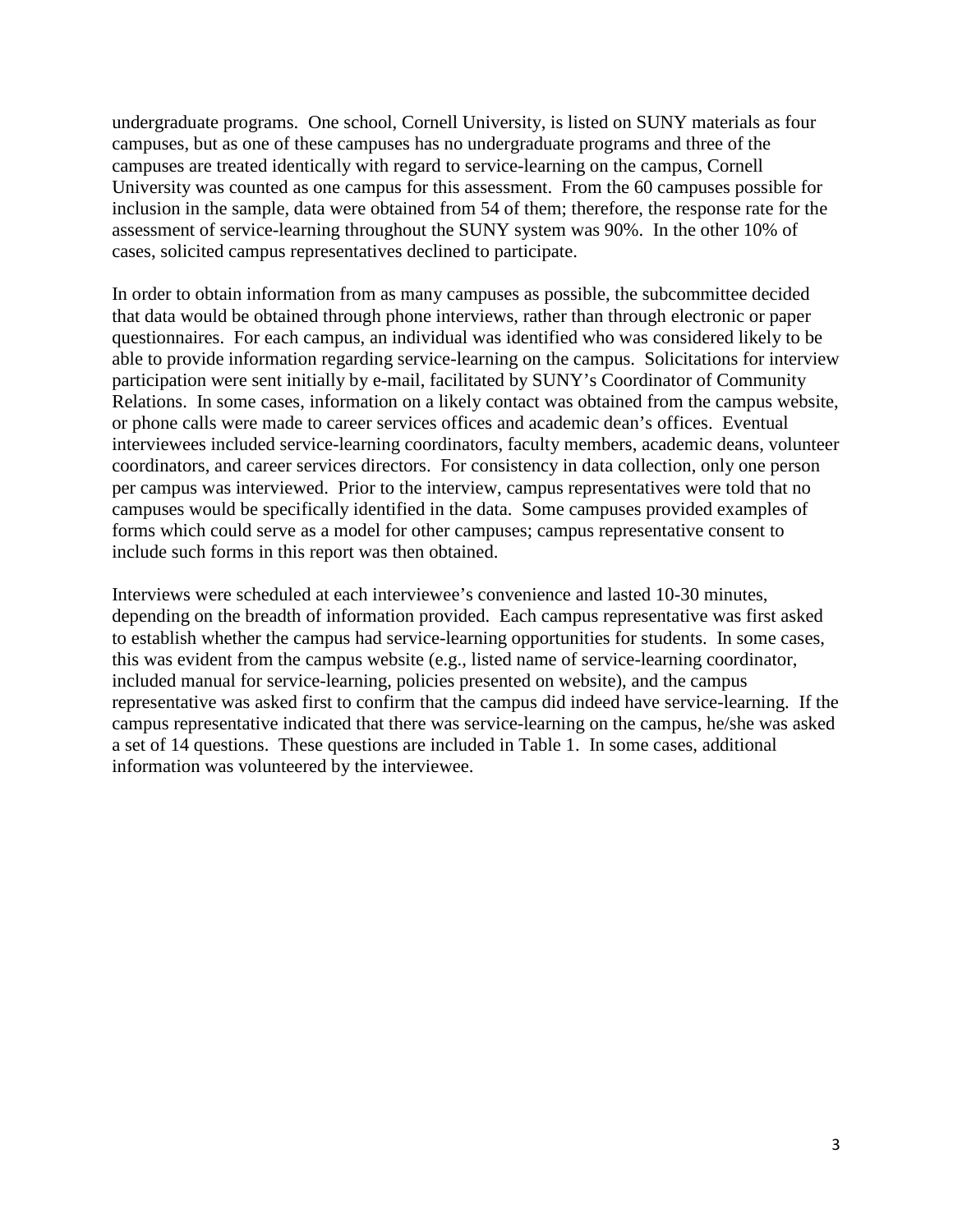### Table 1: Interview Questions for Campus Representatives Who Indicated There Are Service-Learning Opportunities on Their Campus

- 1. Is service-learning required or optional?
- 2. Are there certain programs of study that require service-learning?
- 3. Is there a minimum number of hours that needs to be completed if a student is enrolled in service-learning?
- 4. Are service-learning courses assessed?
- 5. How are service-learning courses assessed?
- 6. How well known to the campus is service-learning (i.e., very well, somewhat well, not very well)?
- 7. How are students and faculty informed about service-learning?
- 8. Do students receive credit for servicelearning?
- 9. If so, is the credit granted separately from credit given for a typical course?
- 10. Are there non-teaching professionals (e.g., individuals in Student Affairs) involved in providing credits, or are all the instructors faculty members?
- 11. What established policies do you have for service-learning on your campus?
- 12. Are faculty members or professionals compensated for participating in service-learning?
- 13. Are there any financial resources available for service-learning through the campus?
- 14. What do you see as barriers to more service-learning occurring on the campus?

If the campus representative indicated that the campus did not have service-learning, the representative was asked to discuss perceived barriers to offering service-learning opportunities for students on the campus.

Each campus's website was also investigated in order to obtain information regarding written policies related to service-learning, examples of forms used on the campus, and examples of service-learning activities.

### **Results**

Information obtained from the interviews was analyzed quantitatively and qualitatively. Data were summarized across all 54 campuses which provided information, and also were in some cases analyzed separately, based on type of campus (i.e., university centers, university colleges, colleges of technology, community colleges, and specialized doctoral degree granting institutions). Sector membership was determined by reference to the SUNY Admissions Information Summary – 2014 [\(http://www.suny.edu/media/suny/content](http://www.suny.edu/media/suny/content-assets/documents/summary-sheets/Admissions_qf_stateop.pdf)[assets/documents/summary-sheets/Admissions\\_qf\\_stateop.pdf\)](http://www.suny.edu/media/suny/content-assets/documents/summary-sheets/Admissions_qf_stateop.pdf).

It is important to note that in a few cases, information was not provided by an interviewee, because he/she was unsure of an answer. Thus, for the results of the quantitative analyses, the number of respondents is provided for each question analyzed.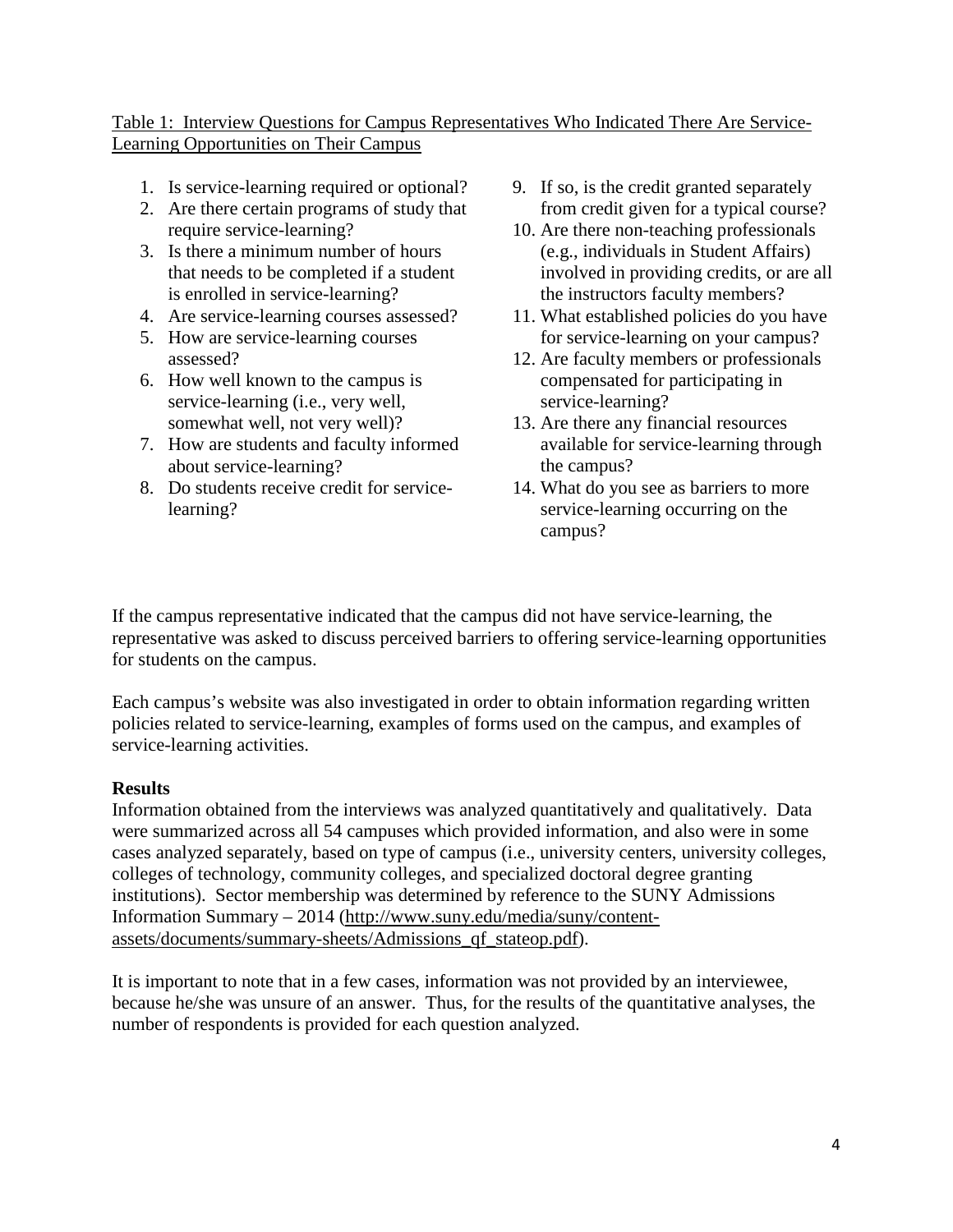### Prevalence of Service Learning in SUNY

Of the 54 campuses which participated in this investigation, **74%** of them do provide servicelearning opportunities. Twenty-two percent of the campus representatives indicated that they do not have service-learning on their campus, and in 4% of the cases, the campus representative said that he/she was unsure whether the campus offered service-learning opportunities. In the two cases where the interviewee was unsure if service-learning opportunities were offered, one campus representative categorized service-learning as generally part of experiential learning and the other campus representative knew of a few faculty members who were offering servicelearning in their classes, but he/she did not view service-learning as campus-wide. One of the campus representatives that indicated that he/she was unsure if the campus offered servicelearning answered the set of questions posed as if the campus did have service-learning; the other campus representative only answered the one additional question, regarding perceived barriers to service-learning on the campus.

Analyzing the data by sectors ( $N = 54$ ), it was found that 100% of the university centers have service-learning, as well as 92% of the university colleges, 80% of the specialized institutions, 67% of the colleges of technology, and 63% of the community colleges.

Of those campuses which have service-learning (*n* = 41), service-learning is required on only three of the campuses (7%); it is optional on the remaining campuses. It is required at one of the university colleges, one of the community colleges, and one of the specialized institutions. On two of these campuses, the requirement is incorporated in a first-year student experience program.

For 51% of the campuses which have service-learning  $(n = 41)$ , there is at least one program of study which requires service-learning. Twenty-five percent of the university centers have majors which require service-learning, and of the other campuses which offer service-learning opportunities, 61% of the community colleges, 55% of the university colleges, 50% of the colleges of technology, and 25% of the specialized institutions have at least one program of study requiring service-learning. Across the campuses, examples of majors requiring servicelearning are architecture, social work, public health, hospitality administration, nursing, physical education, recreational studies, honors, communications, environmental studies, and human services.

Of those campuses which offer service-learning opportunities  $(n = 41)$ , no minimum number of required student hours has been established on 66% of the campuses. On one campus, a minimum number of hours is "sometimes" required for students who participate in servicelearning. Across the set of campuses which do not have a minimum number of required hours, several interviewees discussed that if the service-learning component of a class requires the completion of a specific project, the faculty member may be reluctant to assign a specific number of hours of service-learning (i.e., it may not be possible to establish ahead of time how long the project will take; some students will take longer to finish the project than others). Since only 13 of the campuses require a set number of service-learning hours to be completed by students, these data were not analyzed as a function of type of campus. Across all the campuses, the number of required service-learning hours in individual courses which have a service-learning component varies widely (range =  $10 - 156$ ; average = 52.5). Approximately one-half of the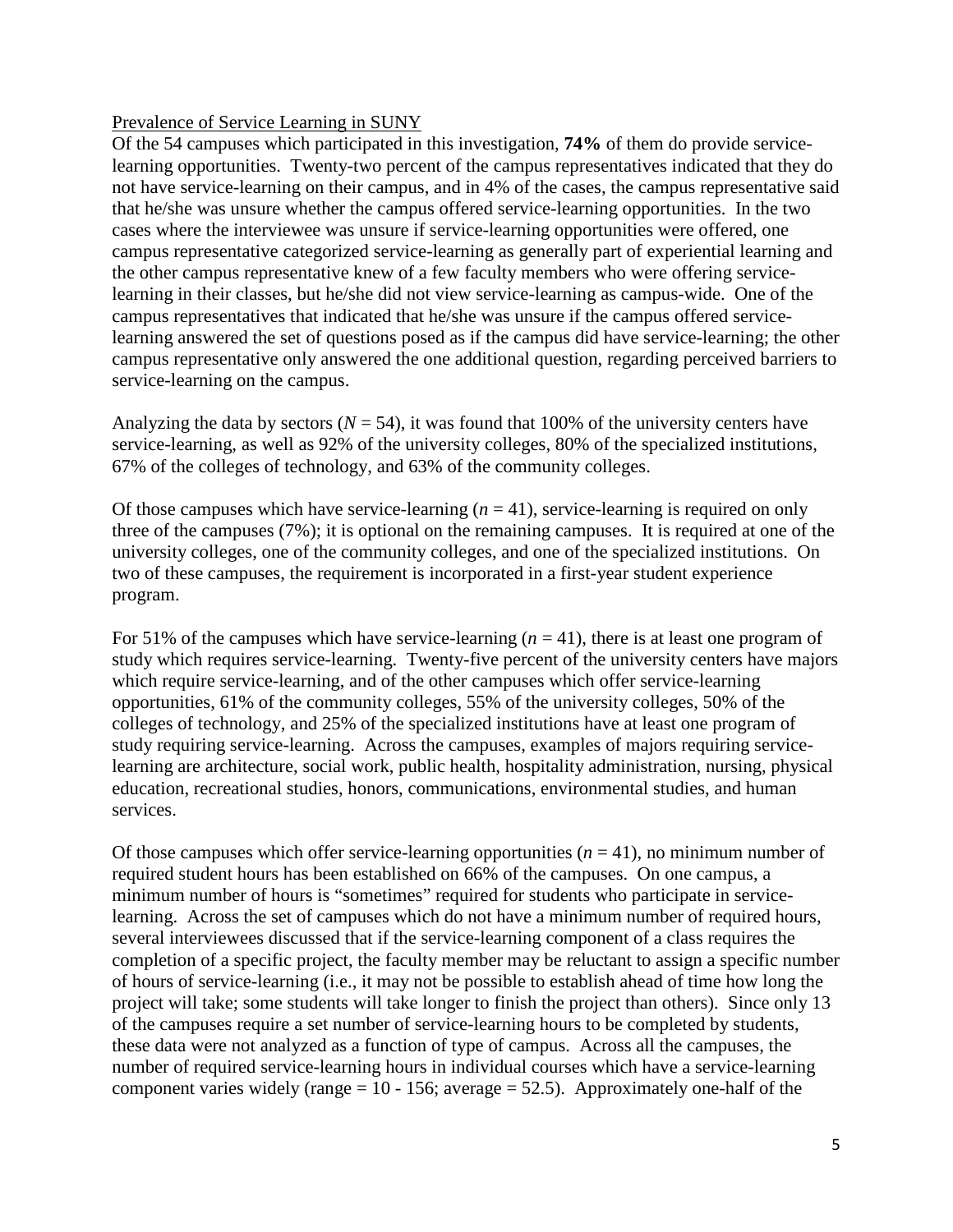campuses which have a designated number of hours for students who participate in servicelearning require no more than 20 hours. The association between number of hours of servicelearning required and number of course credit hours was not assessed.

Given the wide range of disciplines of study in the SUNY system, it is not possible to provide a comprehensive list of examples of service-learning activities or community partners. However, some examples of service-learning activities in SUNY are as follows: planning and executing engineering and design projects for community organizations, instructing homeschooled students in content associated with an academic discipline, mentoring youth in after-school programs, mentoring young adults with developmental disabilities who are enrolled in an adapted college program, developing and delivering content for public radio stations, implementing adaptive physical fitness programs for youth and adults with disabilities, conducting interviews with community members to obtain information for non-profit service organizations, meeting with state New York State Senators to advocate for increased funding for youth programs, planning and implementing a day of respite for parents of children with special needs, and conducting research for local historical society archives. Some examples of community partners are the United Way (which helps the campus identify service-learning opportunities for students), YWCA, K-12 public schools, parochial schools, local Chambers of Commerce, public health clinics, the Boys and Girls Club, shelters for homeless individuals, museums, historical societies, the American Red Cross, Boy Scouts of America, Planned Parenthood, the Urban League, and nursing homes. Some campuses have international service-learning opportunities for students (e.g., for architecture and design projects and nursing).

### Assessment of Service-Learning

Campuses which have service-learning  $(n = 41)$  tend to assess service-learning in at least some way. Eighty percent of the campuses which have service-learning reported that they assess it. An additional 15% reported "sometimes" assessing service-learning. The three campuses which require service-learning for all students each assess it. Across the various types of campuses which offer service-learning opportunities, 100% of the university centers assess service-learning at least sometimes, as well as 100% of the colleges of technology, 100% of the specialized institutions, 94% of the community colleges, and 91% of the university colleges.

Across the campuses, service-learning courses are assessed through a variety of methods but instructor-based/supervisor-based assessment is the most common. Many interviewees noted that assessment is dependent on and varies by the instructor. Some programs use surveys and questionnaires to test specific rubrics but other service-learning opportunities are assessed like a regular course (e.g., examining written or oral work completed by students). Examples of assessment tools, which may be adapted for use at other campuses, are included in the appendix to this report.

The interviewees associated with the university centers all indicated that an instructor or site supervisor normally assesses service-learning experiences. These assessments may include student self-reflection in the form of journals, peer feedback, and community partner feedback. The relationship between the student and the community partner also factors into student and experience assessment in many cases. At two of the university centers, specialized organizations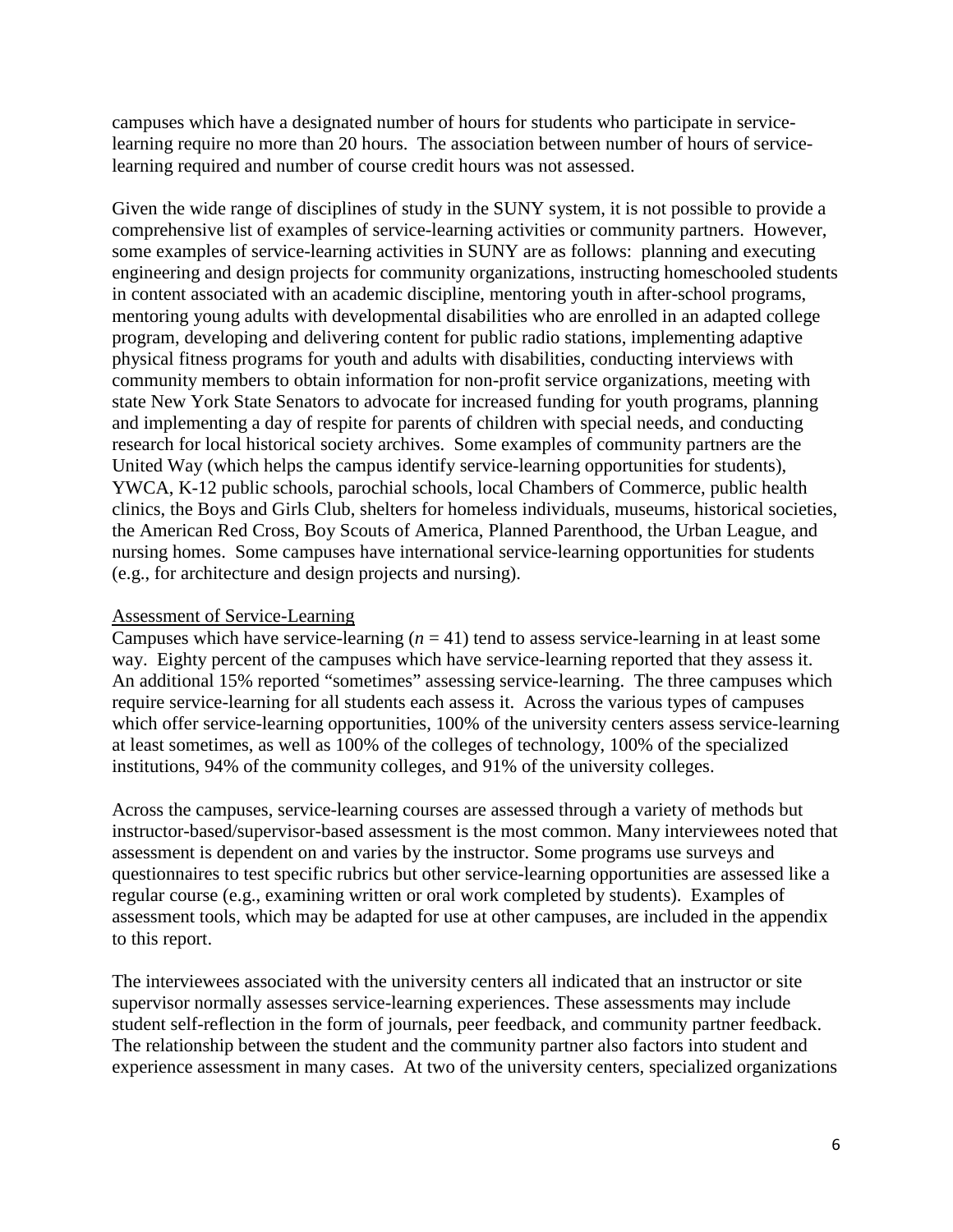such a Center for Teaching within the institution have some assessment responsibility and provide support for instructors with regard to assessment.

Interviewees associated with the university colleges tended to note that service-learning assessment is dependent on and varies by instructor. In general, there is no specific servicelearning assessment tool required. One of the university colleges has a service-learning minor that requires feedback from the service partner and culminating projects by students. Community partners are invited to attend the final project presentations.

Regarding the colleges of technology, it was reported that service-learning assessment occurs mainly through the instructor. Students are assessed through their writing and based on skills that they acquire through the service-learning experience.

The community colleges mainly use instructor-based assessment methods. Instructors use rubrics, grade student projects, and review journals to assess students. If service-learning coordinators are on staff, these coordinators provide survey instruments and an additional level of program assessment. In two cases, interviewees noted that community partners provide feedback for assessment purposes. Some interviewees noted that service-learning assessment falls into the regular course assessment cycle at the institution.

The specialized institutions have diverse approaches to assessment of service-learning. One campus representative reported typical instructor-based assessment, another noted a departmental-level assessment, and yet another discussed assessment completed through Student Affairs. Student projects and journals are used to measure learning outcomes. One interviewee noted that the community partners are sometimes asked to evaluate the campus's full servicelearning program.

### Getting Students and Faculty Involved in Service-Learning

Interviewees were asked to indicate how well-known service-learning is on the campus. Across the set of campuses which have service-learning opportunities for students  $(n = 39)$ , 38% of the campus representatives said that service-learning is "very well-known", 51% reported that it was "somewhat well-known" and approximately 11% said it was "not very well-known." Among the university centers, 50% of the campus representatives said that service-learning was "very wellknown" and the other 50% said it was "somewhat well-known." The most common response for the university colleges (55%), colleges of technology (75%), and community colleges (44%) was "somewhat well-known." For the specialized institutions, the most common response was "very well-known."

Across SUNY, opportunities to participate in service-learning experiences are communicated to students and faculty in a wide range of ways. Faculty members are typically informed of servicelearning teaching opportunities through faculty meetings, workshops, and professional development exercises. On campuses with service-learning coordinators, coordinators reach out to faculty who incorporate service-learning into their classes, and the faculty members then provide information to students. Campuses with service-learning opportunities also advertise through the institution web sites, through campus governance bodies, through email/newsletters, and through social media.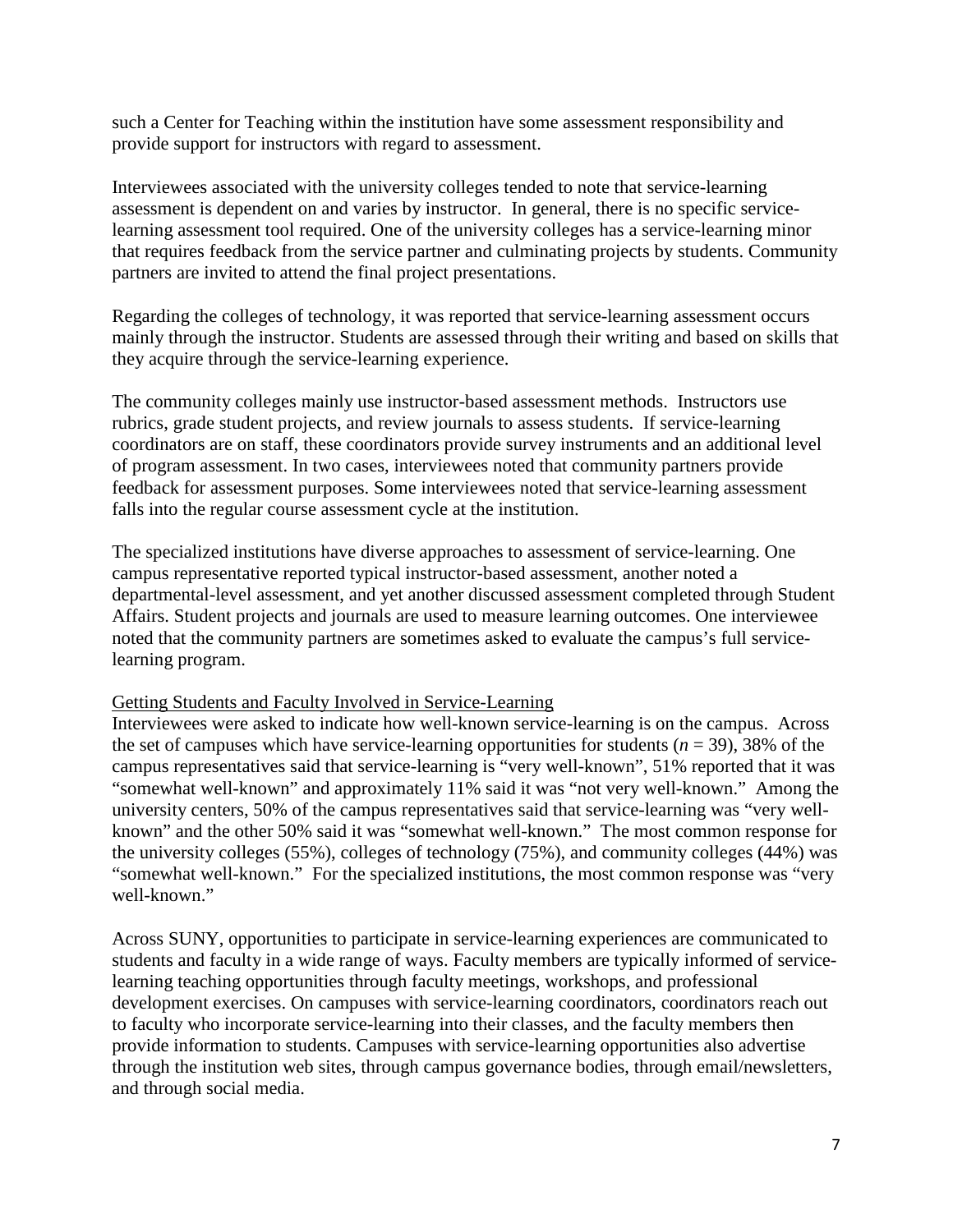Among the university centers, two interviewees mentioned "word of mouth" as a way that students learn about service-learning opportunities. Community service and service-learning offices, as well as student success offices, contact faculty to inform them of the opportunity to incorporate service into their courses and then the faculty members relay that information to their students. In addition to faculty members, there are fairs and newsletters that get the message out to students.

Several of the university colleges have dedicated engaged-learning offices, institutes, and centers to share information about service-learning opportunities. Students also learn about servicelearning at new student orientations, at volunteer or career fairs, from the career services center, and from campus websites. On one campus, administrators talk about service-learning with faculty at workshops and then students learn about the opportunities through faculty. Social media such as Facebook and more traditional listserv e-mails are also used to disseminate information.

The colleges of technology follow the general trend that service-learning options are brought to faculty to incorporate into courses and then students learn about service-learning through their instructors. One college of technology is hoping to incorporate service-learning into the campus's strategic plan. At this campus, faculty members are learning about service-learning opportunities through regular professional development activities each year. On campuses that have them, some service-learning coordinators team up with faculty to provide guidance and information on best practices at faculty workshops. One institutional representative mentioned that Banner has an indicator to designate service-learning courses. Other traditional e-mail and paper postings are also part of the outreach efforts of the colleges of technology.

At the community colleges, service-learning coordinators often work with faculty members during professional development opportunities to teach them more about service-learning. On some community college campuses, deans and academic vice presidents are involved and on others, service-learning is coordinated mostly through Student Affairs. Faculty and student governance groups are also occasionally engaged, depending on the campus. Some servicelearning coordinators at the community colleges will go to classrooms to talk about servicelearning with students.

The specialized institutions have a variety of strategies to inform faculty and students about service-learning. Some share information about service-learning experiences through Banner during course registration. At one institution, the athletics department has a big campaign for service. The residence hall staff was also mentioned by a specialized institution as a means to share information about service-learning with students. At one of the specialized institutions, it was noted that service-learning is incorporated into most first-year classes. Thus, first-year students learn about service-learning as soon as they begin coursework on the campus.

### Granting Academic Credit for Service-Learning

In response to the question of whether students receive academic credit for service-learning, of those campuses which have service-learning opportunities  $(n = 41)$ , 88% of the campus representatives indicated "yes", 7% indicated "no", and 5% indicated "sometimes." As only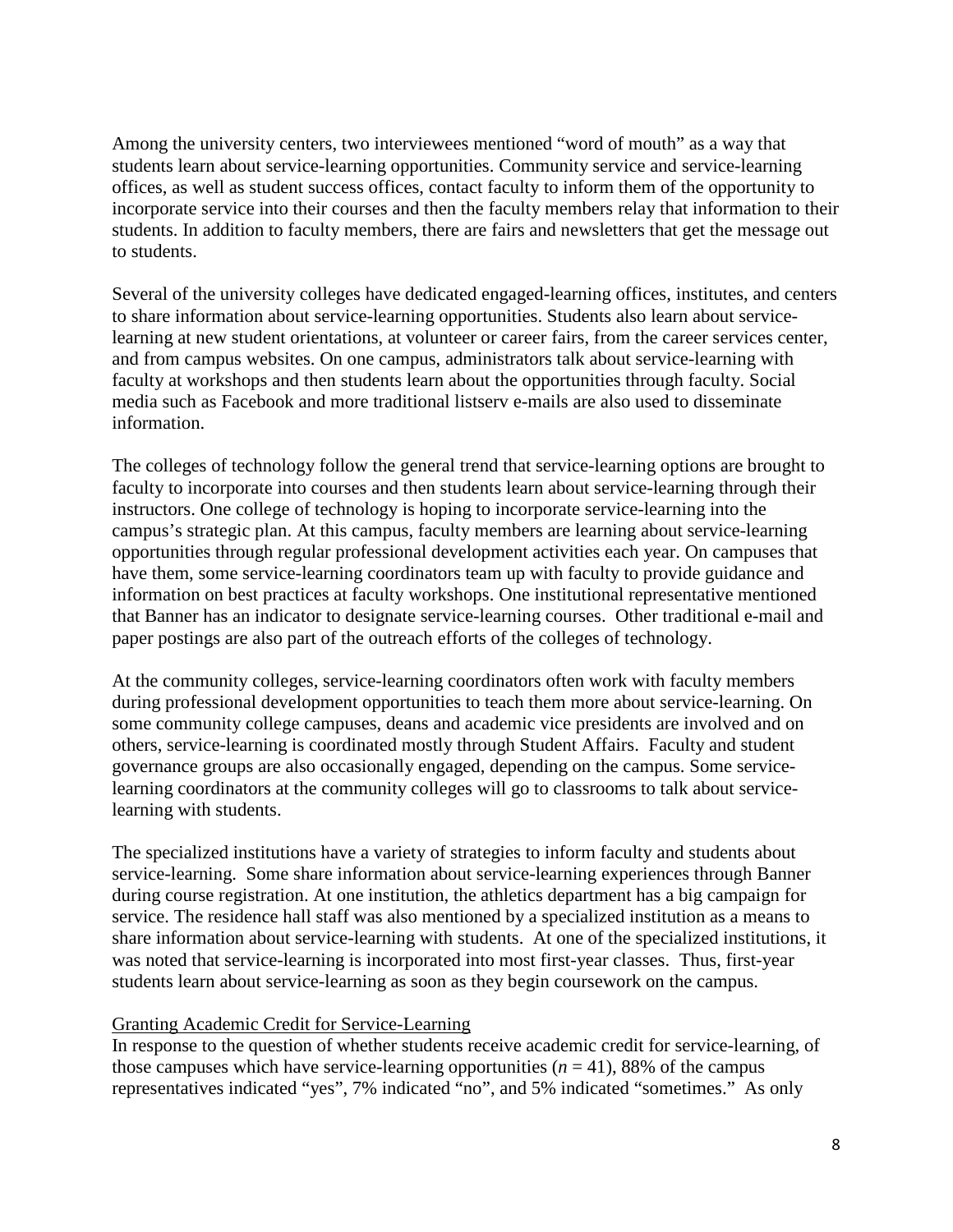three campuses indicated that they do not give academic credit for service-learning, the data on the granting of academic credit were not analyzed with regard to type of campus. In one case in which academic credit is not given, the service-learning is an extracurricular experience related to the academic program, and project outcomes are assessed. In another case, the servicelearning opportunities are coordinated by faculty members but credit is not given for the servicelearning hours. In the third instance in which no credit is given for service-learning work, service-learning work is considered part of the general category of experiential learning and students volunteer their time with community organizations.

On most of the campuses (i.e.,  $83\%$ ) that offer service-learning ( $n = 41$ ), students do not receive separate academic credit for participating in service-learning. That is, the service-learning experiences are fully integrated into a typical academic course. Interviewees indicated that sometimes service-learning is required of every student in a particular class, and other times, students may elect to complete service-learning hours or instead do another type of class assignment. For 10% of the campuses, campus representatives indicated that students receive separate academic credits for service-learning; for 7% of the campuses, students sometimes receive separate academic credits for service-learning.

The interviews elucidated more information regarding possible formats for how academic credit may be granted for service-learning, outside of a typical class. These approaches include the following: service-learning as a separate 1-credit class, projects which include service-learning components may receive independent study credit, students may elect to take a 1-credit servicelearning class as an add-on to a typical academic course, and students can earn 1 credit of service-learning by writing a paper after participating in an Alternative Spring Break service project. As mentioned earlier, one campus had developed a service-learning minor.

At 54% of the campuses which have service-learning  $(n = 39)$ , only teaching faculty assign grades in credit-bearing classes for service-learning work completed by students. On the remaining campuses, professional staff members (e.g., staff members in the Student Affairs division) at least sometimes are the instructor of record for courses which include servicelearning experiences. There is considerable variation across the types of campuses. At 100% of the university centers, professional staff members at times are the instructor of record for courses which include service-learning. The proportions of campuses which have professional staff members serve sometimes as the instructor of record for such courses are as follows: 64% of the university colleges, 25% of the colleges of technology, 33% of the community colleges, and none of the specialized institutions. Regarding the specialized institutions, it is important to note that only three of the specialized institutions provided information regarding this variable; thus, it may be that this practice does occur at the other specialized institutions. With regard to the differences found across the types of campuses, it may be that campuses with more professional staff members related to experiential learning (e.g., including in some cases a part-time or fulltime designated coordinator of service-learning) are more likely to give these professional staff members roles which include teaching students in service-learning experiences. For example, a course in leadership may include a service-learning component and be taught by an individual from the Student Affairs division.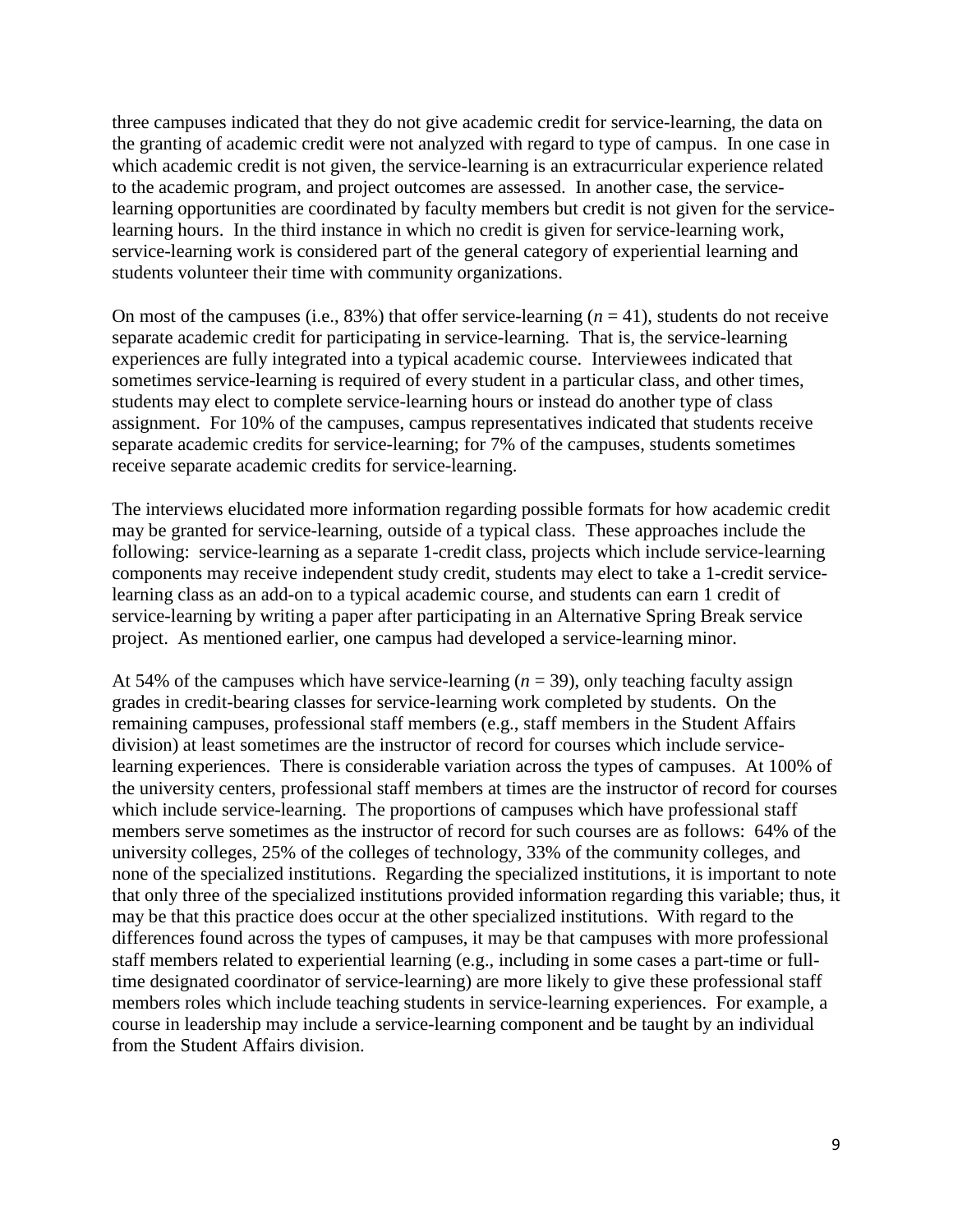### Policies Related to Service-Learning

When asked about campus policies related to service-learning, the campus representatives provided information about established policies, recommendations for best practices on the campus, and examples of forms which are used on the campus. Thus, it is difficult to compile the information quantitatively (i.e., some interviewees mentioned "policies" which were only campus recommendations). Across the campuses which have service-learning  $(n = 41)$ , the most common policy relates to criteria which courses must meet to be designated as service-learning opportunities. Other polices relate to use of a specific service-learning contract, signing of liability waivers, student use of forms to track service-learning hours completed, designated learning outcomes for service-learning, and required assessment forms. One campus has a specific policy related to reducing safety risks when in the community. One of the colleges of technology illustrates well the extent to which supportive documents can be provided for faculty and staff. At this campus, there is a brochure for prospective community partners, liability form, service-learning agreement form, assessment instruments for students and community partners, application for service-learning course designation, and a student service hour tracking form. Some SUNY campuses have developed full service-learning manuals which include information for faculty, students, and community partners.

Some campus representatives indicated that there are no set policies or forms used on the campus because policies and materials are developed individually by faculty members, departments, or schools on the campus. Thus, the establishment of campus-wide policies for service-learning is not universal at SUNY institutions in part due to issues related to academic freedom and faculty purview over the curriculum. With consideration that some campuses may wish to develop a stronger infrastructure for service-learning, the appendix to this report includes several examples of forms used on SUNY campuses which can be modified for use on other campuses.

### Compensation and Financial Resources for Service-Learning

Among the SUNY campuses which have service-learning  $(n = 41)$ , faculty and professionals receive extra compensation for including service-learning experiences in their courses on 12% of the campuses. Seven percent of the campus representatives replied in the affirmative to this question about additional compensation for teaching which includes service-learning and 5% indicated that there is sometimes compensation given. Of the five campuses in which this additional compensation is given at least on some occasions, three are community colleges, one campus is a university center, and one is a university college.

Many of the campus representatives indicated that courses which include service-learning experiences were part of the faculty member's regular teaching load. On other campuses, faculty members choose to include service-learning in a class or not, but there is no additional compensation to the faculty member for including it. One interviewee, from a campus in which faculty and professionals are not compensated for including service-learning in their courses, indicated that the faculty have been working with campus administrators to have service-learning added to the annual report, so that their time in service-learning is acknowledged if not compensated. On another campus, faculty and professionals may receive recognition for their service-learning work through awards from the campus President. Some campus representatives indicated that faculty may receive some compensation to add service-learning to an existing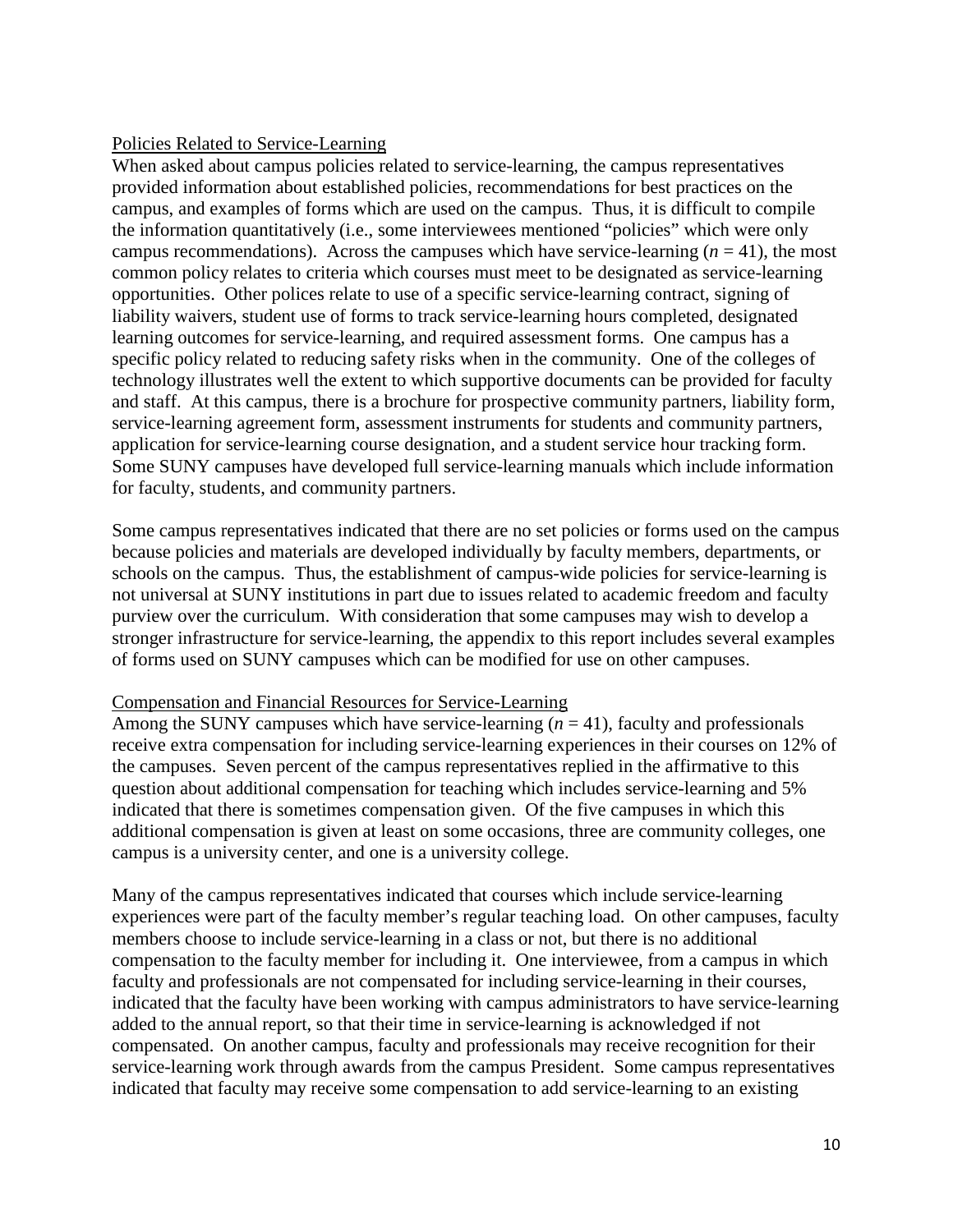course or to develop a new course including service-learning, but once the course has been offered once, there is no further compensation.

At 56% of the campuses which have service-learning experiences for students  $(n = 41)$ , there are some campus financial resources for service-learning. Examining the prevalence rates separately for each type of campus, it was found that at 72% of the community colleges, 50% of the university centers, 50% of the colleges of technology, 45% of the university colleges, and 25% of the specialized institutions, there are at least some financial resources for implementing service-learning on the campus.

Across the campuses, resources include financial compensation to faculty for developing courses with a service-learning component, money for travel to conferences, funds to support professional development seminars related to service-learning for the faculty and staff, and small grants to support supplies for specific projects, student transportation, and food. Sources of funding across the campuses include the President's Office, the Office of the Academic Vice President, Student Senate, budgets associated with academic deans, and external donors. Some campus representatives described having an annual budget for service-learning projects. On some campuses, there are general civic engagement grants available for faculty, which may include support for service-learning initiatives. Although the community colleges were more likely than the other types of campuses to have some financial support for service-learning, the types of resources did not differ across the types of campuses. It should be noted that only one of the campus representatives mentioned financial support for a service-learning coordinator, even though such coordinators of service-learning were among the campus representatives interviewed.

### Reported Barriers for Implementing Service-Learning on Campuses

A final question posed to all the campus representatives related to perceived barriers for implementing service-learning on their campus. This question was asked of all the interviewees  $(n = 53)$ . Even on campuses with extensive service-learning opportunities, there are many courses which do not have a service-learning component. Thus, interviewees were asked, "What do you see as barriers to more service-learning occurring on the campus?" if they reported having service-learning on the campus, or were asked, "What do you see as barriers to offering service-learning opportunities for students on your campus?" if they said that there was not service-learning on the campus. It is important to recall that for 22% of the campuses, the campus representative indicated that there is not service-learning on the campus.

The data regarding perceived barriers were analyzed somewhat differently than the data from the other questions. Because each respondent often indicated several barriers for implementing service-learning on the campus (e.g., as many as 13 listed barriers, for one campus), the data were analyzed using a systematic qualitative analysis process. Separate idea units were identified, and then categorized into themes. Two of the subcommittee members analyzed the data independently and then consensus regarding the themes was obtained across the two subcommittee members.

Across the data, the most commonly mentioned barrier (indicated by 43% of the campus representatives) was lack of administrative support or campus infrastructure for service-learning.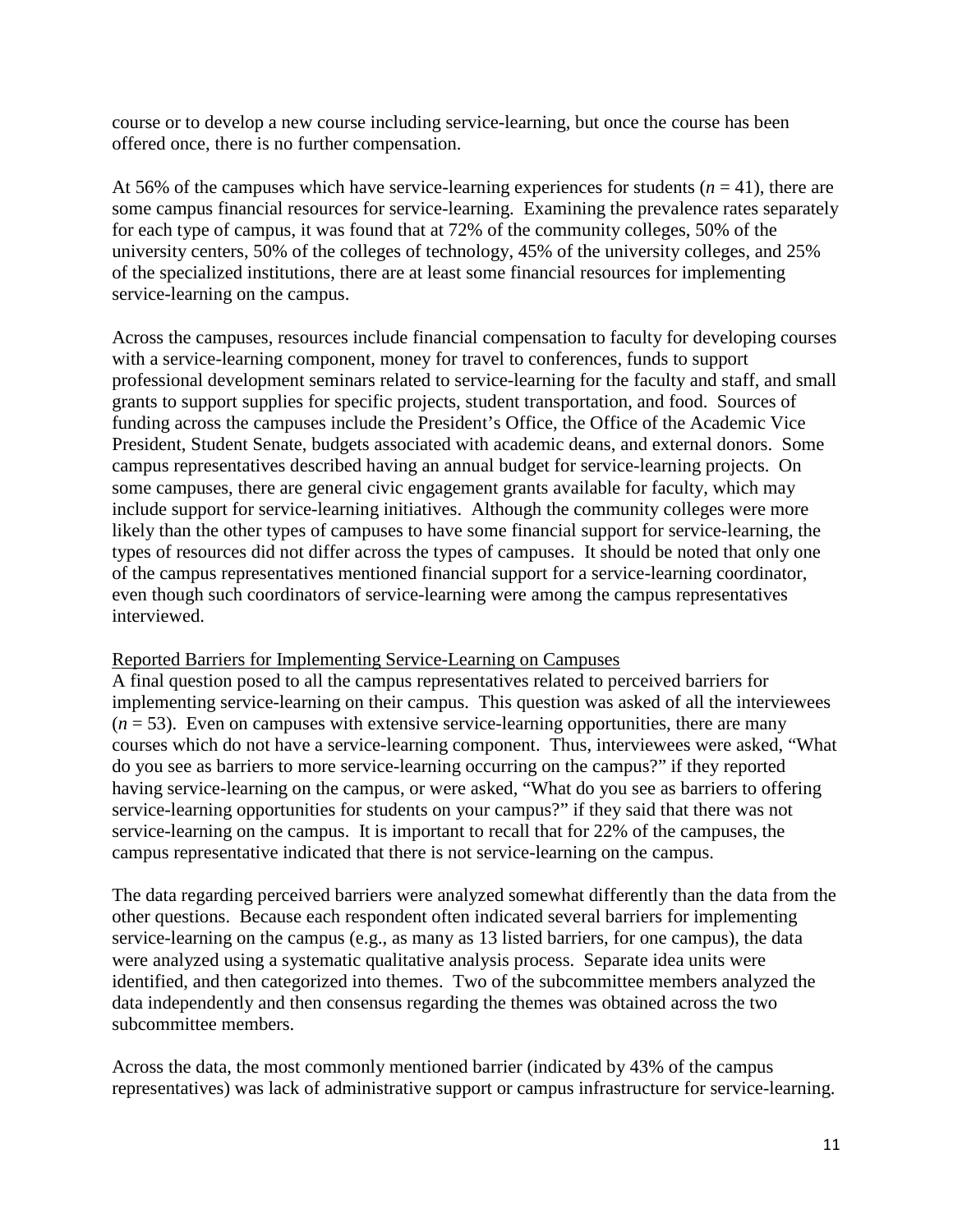This includes the lack of designated staff for coordination of service-learning and lack of policies. Other frequently mentioned barriers were campus members not valuing or prioritizing service-learning (30%), lack of student and/or faculty time for service-learning (30%), lack of financial resources for service-learning on the campus (28%), challenges related to geography (e.g., campus is located in a rural area) or community partners (28%), workload concerns of faculty (26%), lack of campus understanding of service-learning and how to execute it (23%), lack of perceived reward to faculty, including considerations of tenure and promotion (21%), and transportation concerns (21%).

In some cases, 100% of the campus representatives in a particular sector mentioned one of the barriers listed above. For that reason, these sensitive data are not separated by type of campus. However, there are some general trends that can be noted, related to type of campus. None of the university center interviewees mentioned challenges with regard to transportation, geography/community partners, or financial resources. None of the representatives from the specialty institutions reported campus members not valuing or prioritizing service learning, or there being a lack of campus understanding of service-learning and how to execute it. Last, none of the campus representatives from the colleges of technology mentioned lack of perceived reward to faculty for engaging in service-learning.

Overall, these data are sobering and illuminate the time, initiative, and commitment of individual faculty and professional staff members who are offering service-learning opportunities for students. As mentioned above, there are three campuses which require service-learning of all students. These campuses have clearly found ways to implement service-learning, even though there are challenges. Some of these barriers are more easily surmounted than others. Informally, some of the campus representatives mentioned recommendations to overcome some of these barriers; these recommendations are summarized below.

### **Conclusions and Recommendations**

Ninety percent of the SUNY campuses participated in this investigation. Of these campuses, approximately three-quarters of them have service-learning opportunities for students on the campus. The university centers and university colleges were more likely than the colleges of technology and community colleges to provide service-learning opportunities. On most campuses, service-learning is optional, rather than required. Approximately one-half of the campuses which offer service-learning have at least one program of study which requires service-learning. On most of the campuses which offer service-learning, there is no minimum number of hours established for students to complete. Most of the campuses which offer servicelearning opportunities complete at least some assessment of service-learning, but the types and comprehensiveness of assessment strategies vary across campuses. Campuses have generated many ways to inform students and faculty about service-learning opportunities. On most campuses which have service-learning, students receive credit for participating, and the credit is integrated into a typical course. With regard to service-learning policies, the most common campus-wide policies apply to criteria under which courses may be designated as including service-learning. Many campuses have recommended forms for faculty, students, and community partners including contracts, applications, student time logs, and assessment measures. Most faculty and professionals on the SUNY campuses do not receive additional compensation for including service-learning components in their courses. In general, financial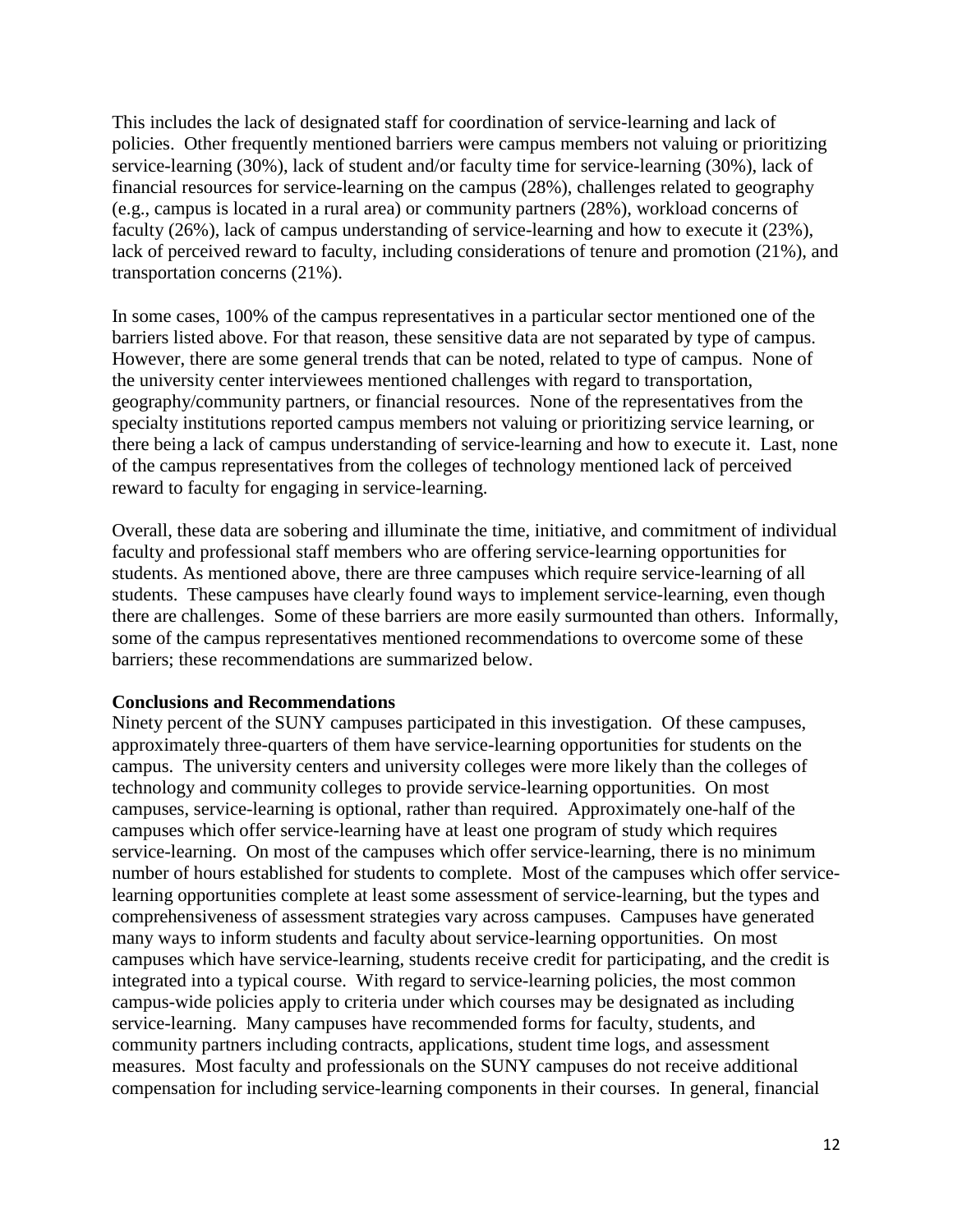resources for service-learning are limited. When resources do exist, they are typically used to support the development of courses which include service-learning, student transportation to service-learning sites, and training opportunities for faculty and professionals. Reported barriers to service-learning occurring on the campuses included lack of administrative support and campus infrastructure for service-learning, lack of financial resources, and lack of time for faculty and students to participate in service-learning.

It is hoped that this document will provide ideas for campuses which are interested in increasing the number of faculty and students involved in service-learning. The following recommendations are made:

- 1) Some of the campus representatives indicated that there is not good understanding of what service-learning is and how to execute it on their campus. This investigation revealed that there is not one single way to conceptualize or implement service-learning on a campus. However, individual campuses can define service-learning, and set criteria under which courses can be designated as including service-learning. Courses can receive service-learning designation in the course catalog, which also has the benefit of increasing the visibility of such courses to faculty, professional staff, and students.
- 2) This investigation yielded considerable information about ways to disseminate information related to service-learning on a campus. Faculty and students can be informed about service-learning at orientations, and faculty can gain training through campus workshops. Faculty members who are engaged in service-learning can discuss their experiences at such workshops, and provide assistance to other faculty members who are interested in adding service-learning components to their courses. Students can be reminded about service-learning opportunities through electronic media including campus websites and social media avenues.
- 3) It is important to assess the outcomes of service-learning. On the campuses, servicelearning is currently being assessed mostly through evaluation of student work (e.g., papers, journals, oral presentations), and through assessment forms completed by community partners and students. Assessment of specified learning outcomes appears to be rare, as is evaluation of overall service-learning programs.
- 4) Service-learning may need to be more incentivized, to increase the number of participating faculty and students. Many of the campus representatives reported that faculty members are not currently compensated specifically for service-learning work, though it is perceived as more time-consuming than more traditional teaching approaches. Several campus representatives expressed that faculty members have concerns about spending such time in service-learning when it is not valued by the university in considerations of tenure and promotion. The interviews elucidated some possible ways to increase faculty members' perceived reward for facilitating students' service-learning work including recognizing this work on annual reports and giving university awards for this faculty work. Recognition of faculty initiatives may also be highlighted through campus websites, blogs, electronic newsletters, and e-mails. It is not likely that financial compensation for including service-learning in courses is possible on most campuses. However, having small campus grants for service-learning projects (e.g., for project materials and transportation) may make service-learning work more attractive and feasible for faculty and students. Regarding students, many campus representatives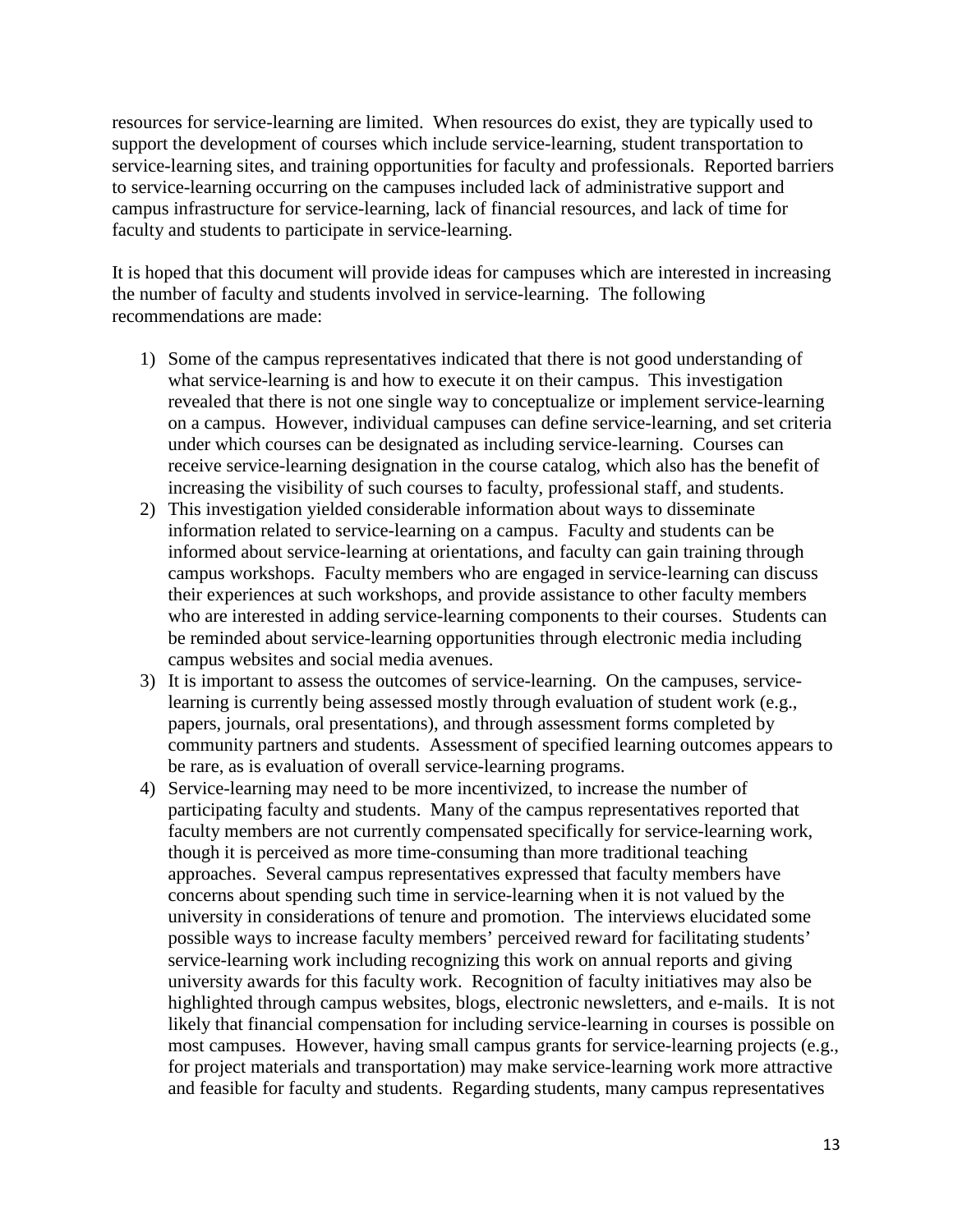reported that students often do not have time to participate in service-learning experiences, particularly if the student is working and has family responsibilities while attending college. Helping students to see that service-learning helps to build their career-relevant field experience, and developing service-learning projects which are timeflexible may encourage more students to participate.

### **Acknowledgements**

The subcommittee would like to thank Elise Newkirk-Kotfila, SUNY Coordinator of Community Relations, who helped the subcommittee identify service-learning "champions" from many of the campuses, and also each of the campus representatives who provided information regarding their campus's implementation of service-learning. These representatives' willingness to share information regarding their campus policies, successes, and challenges with regard to servicelearning is greatly appreciated. Last, the subcommittee would like to thank those campuses who gave permission for their example documents to be included in the appendix to this report.

### **Appendix Content**

Academic Service-Learning and Community-Engaged Learning Course Designation Application – Dr. Allison Alden and Dr. Jessica Arends, Center for Civic Engagement, Binghamton University

Service-Learning Reflection Examples – Center for Service-Learning, Monroe Community College

Sample Service-Learning Reflection Assignment – John Suarez, Office of Service-Learning, SUNY Cortland

New Organization Application - Community and Public Service Program, University at Albany

Service Learning Placement Agreement – Center for Service Learning & Community Service, SUNY Oswego

Service-Learning Evaluation for Students – Onondaga Community College

Community Partner Evaluation Form – O'Connor Center for Community Engagement, SUNY Delhi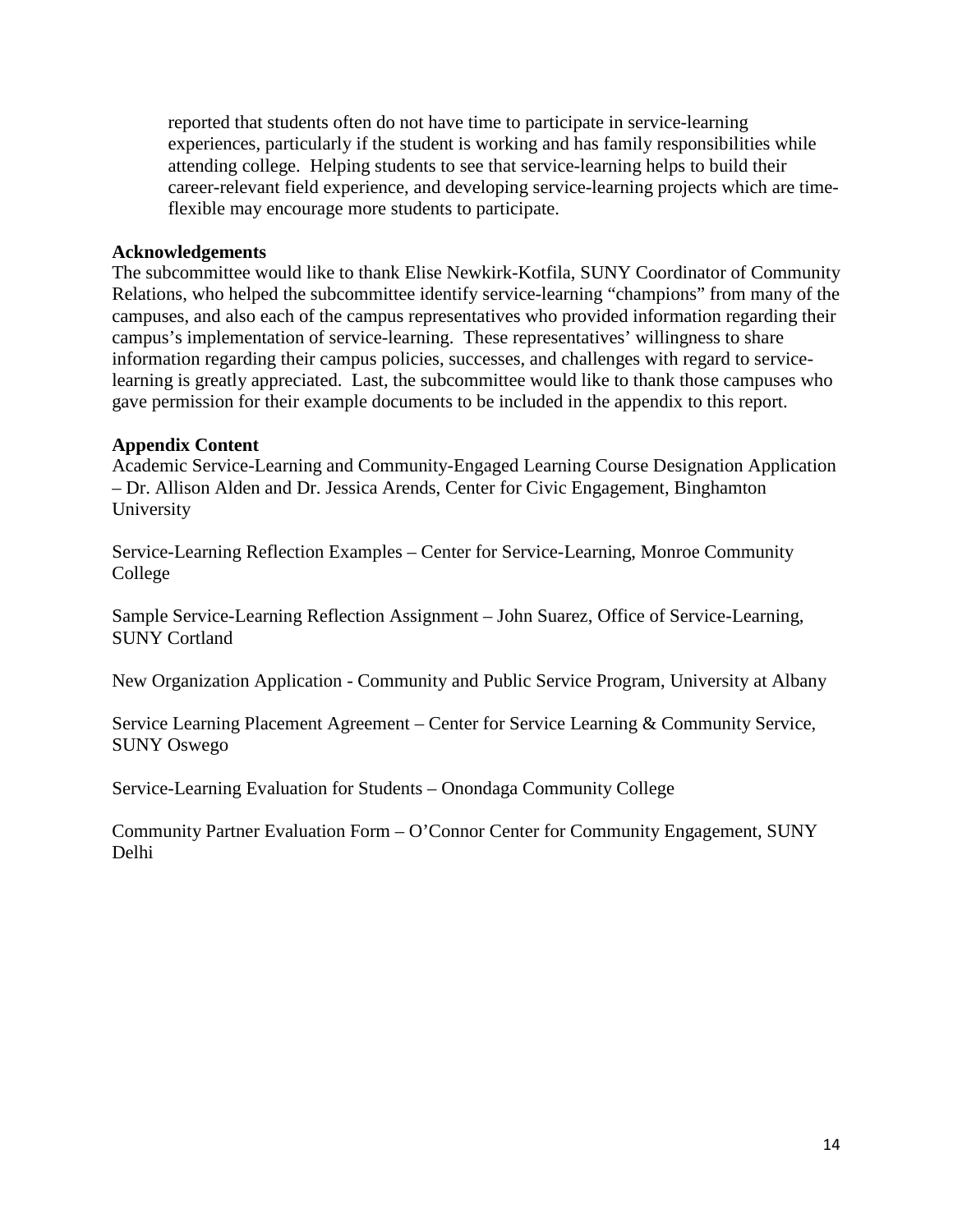### **Academic Service-Learning and Community-Engaged Learning Course Designation Application**

Email cce@binghamton.edu or call (607)777-4287 if you need any assistance with this application.

1. Basic course information Course Instructor(s): **Number of credits: Course Title:** Grading (letter or P/F): Course department & number/rubric (list all, if cross-listed): Student enrollment restrictions (specific major or level): Semester(s) course will be taught:

2. Are you applying for CEL or ASL designation? See examples of CEL and ASL syllabi here.

3. What will students know or do by the end of this course? (See tips on crafting effective learning objectives.)

- 4. Describe the community activity in which students will engage. Include names of potential partners, if students will work individually or in groups, the setting/location, and the specific activity/project.
- 5. What community need will be met through this service? How was this need identified?
- 6. How will community partners be involved? (e.g., course development, project design, assessment of student learning, and outcome assessment)
- 7. How will students choose or be assigned to the engagement activity? (e.g., select from a list provided by instructor, CCE database, partner presentations)
- 8. How many hours will the students participate in the engagement activity? Please distinguish between on-site hours in the community and independent/group work outside of class. (We recommend at least 15 for ASL courses. There is no minimum for CEL).
- 9. How will direct or indirect hours of service be documented? (e.g., time log signed by community partners, faculty observation, peer evaluation)
- 10. How will students synthesize what they learn in the engagement activity with the course material? (e.g., reflection assignments, research paper, interview analysis, class discussion)
- 11. How will student learning resulting from the engagement be assessed? (e.g., quizzes, tests, value rubrics, quality of reflection and/or analysis, self-evaluation, peer evaluation, community partner evaluation, culminating presentations)
- 12. What percentage of the students' grade will be based on the engagement activities and assignments? (recommend 20%, based on assessed learning outcomes, rather than on attendance.)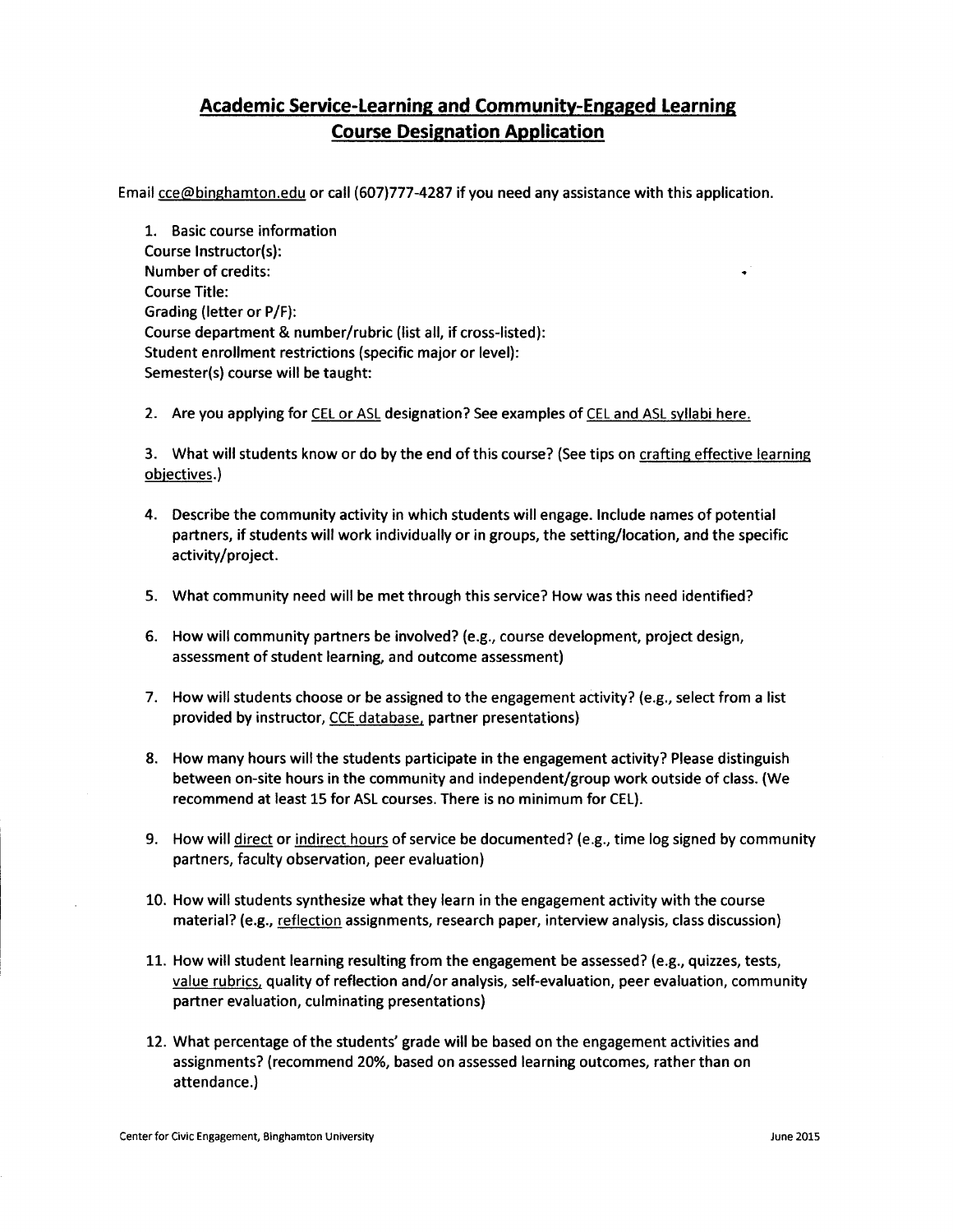- 13. What are the desired community outcomes? Who/what will be impacted and how? (e.g., direct service to residents, built or renovated structures, improved quality of life, developed or implemented new policy, data collection, organizational changes, attitudes changes)
- 14. How will community impacts be assessed? (strongly recommend having a mechanism in place to know how the community is impacted: number of people served, anecdotal feedback from community partner, surveys, focus groups, formal assessment, attendance records, student research, quality of life indicators, secondary data sources)
- 15. How will efforts be made to sustain the activity beyond one semester?

#### Thank you for your application!

Please email this document, your syllabus, and any relevant assignment details to cce@binghamton.edu with "course designation" in the subject line. The CCE recognizes that the language used to describe engagement varies considerably among disciplines, departments, and instructors. We welcome your feedback on how to make this application more inclusive.

٠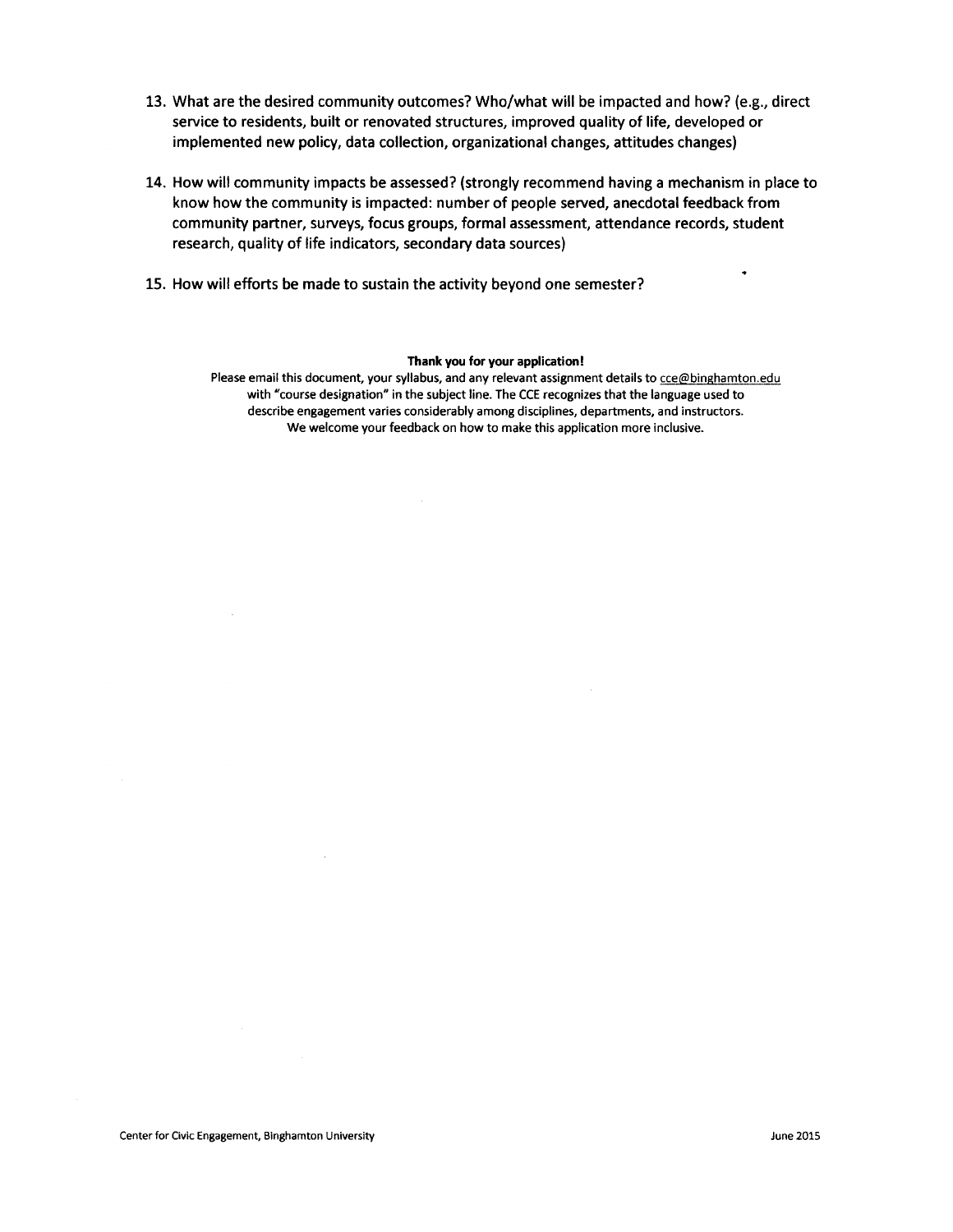

Service-Learning



## **Service Learning**

### **REFLECTION**

(Continued)

### **Types of Refection**

The sample questions below are basic and broad in nature. They are meant to give you an idea of how to get the reflection process going. You will want to formulate other questions that are specific to the learning objectives in your course.

#### **Group Discussions** 1)

Discussions can occur in several small groups or as one large group. Topics can vary but should be structured.

Examples for the beginning of the semester (may be used in journaling assignments as well):

- What is the identified problem/community need?  $\bullet$
- How are you going to address that need?  $\bullet$
- How are you going to assess findings?
- How will the findings be presented and to whom?  $\bullet$
- Why are you needed?

Examples for during the semester. (may be used in journaling assignments as well):

- How does your service-learning experience relate to the learning objectives of the  $\bullet$ course?
- What did you do at their site since the last reflection discussion?
- What did you observe?
- What did you learn?
- How has the experience affected you (how did you feel)?
- What has worked?
- What hasn't worked?
- What do you think is (will be) the most valuable service you can offer at your site?
- What has been particularly rewarding about your service?
- How could you improve your individual service contribution?
- Have you taken any risks at your service site? If so, what did you do?
- What were the results?
- What would you change about your service assignment that would make it more meaningful for you or other service-learning students?
- What have you learned about yourself?
- Has your service experience influenced your career choice in anyway?  $\bullet$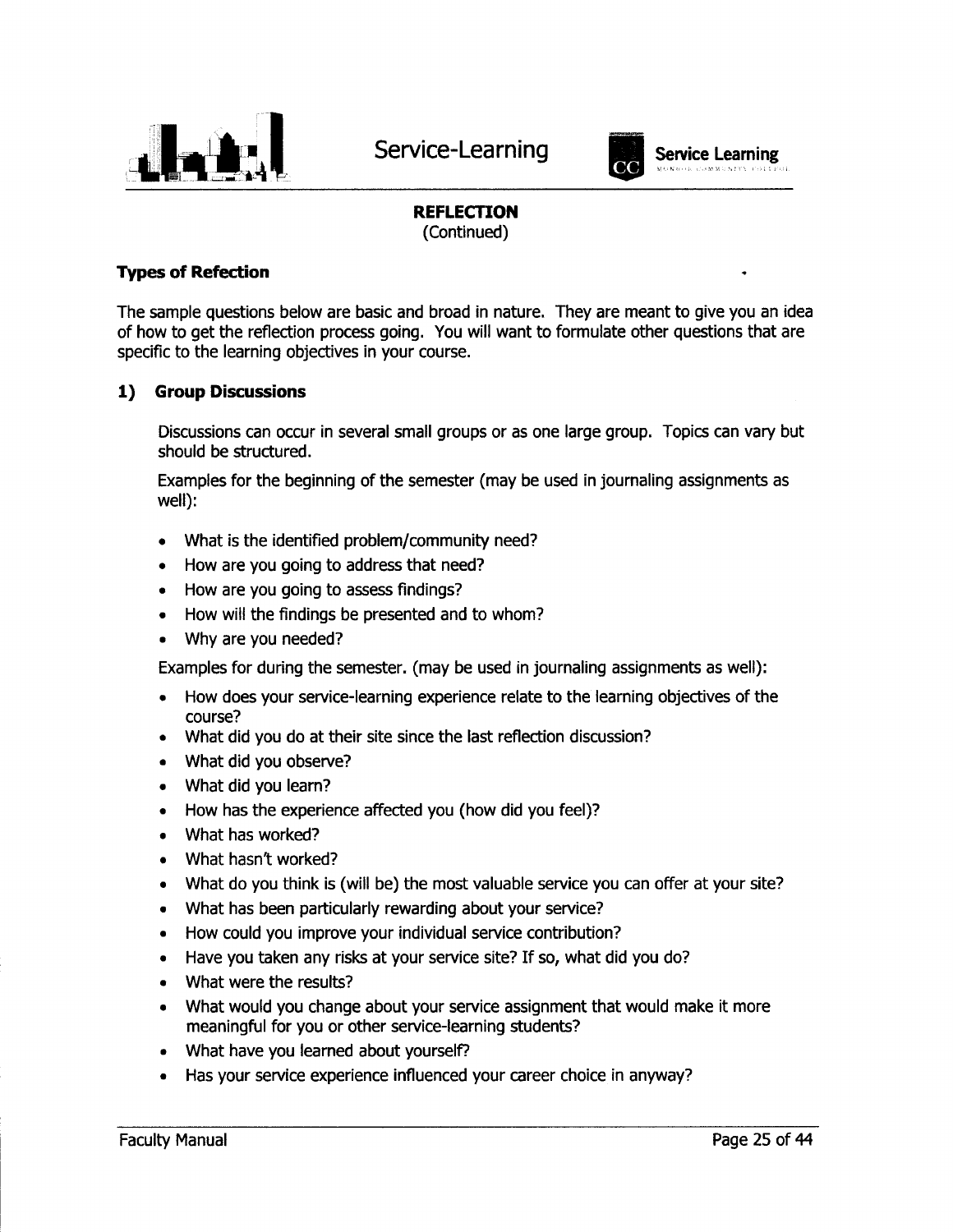



## **REFLECTION**

(Continued)

#### **Group Discussions (Cont'd)**  $1)$

Toward the end of the semester. (May be used in journaling assignments as well):

- What have you learned about yourself?
- What have you learned about your community?
- What have you contributed to the community site?
- What values, opinions, beliefs have changed?
- How has your willingness to help others changed?  $\bullet$
- What was the most important lesson learned?
- How have you been challenged?
- What impact did you have on the community?
- What should others do about this issue?

Faculty may require students to submit in writing a reflection summary of the discussions in class.

#### **Journaling** 2)

A journal is a record of meaningful events, thoughts, feelings, interpretations and ideas. Faculty may ask students to keep a journal to document experiences at the community site, but should include more than just what the student did that day. Journals should include information on how the student was affected by their experience. Faculty should collect and review journals several times throughout the semester and offer comments and feedback as a mentor.

Why a service-learning journal?

- to practice writing  $a)$
- to analyze service situations b)
- to articulate your own reactions to your service experience C)
- d) to record the learning you are experiencing and document progress toward the learning objectives.
- to develop recommendation for action or change  $e)$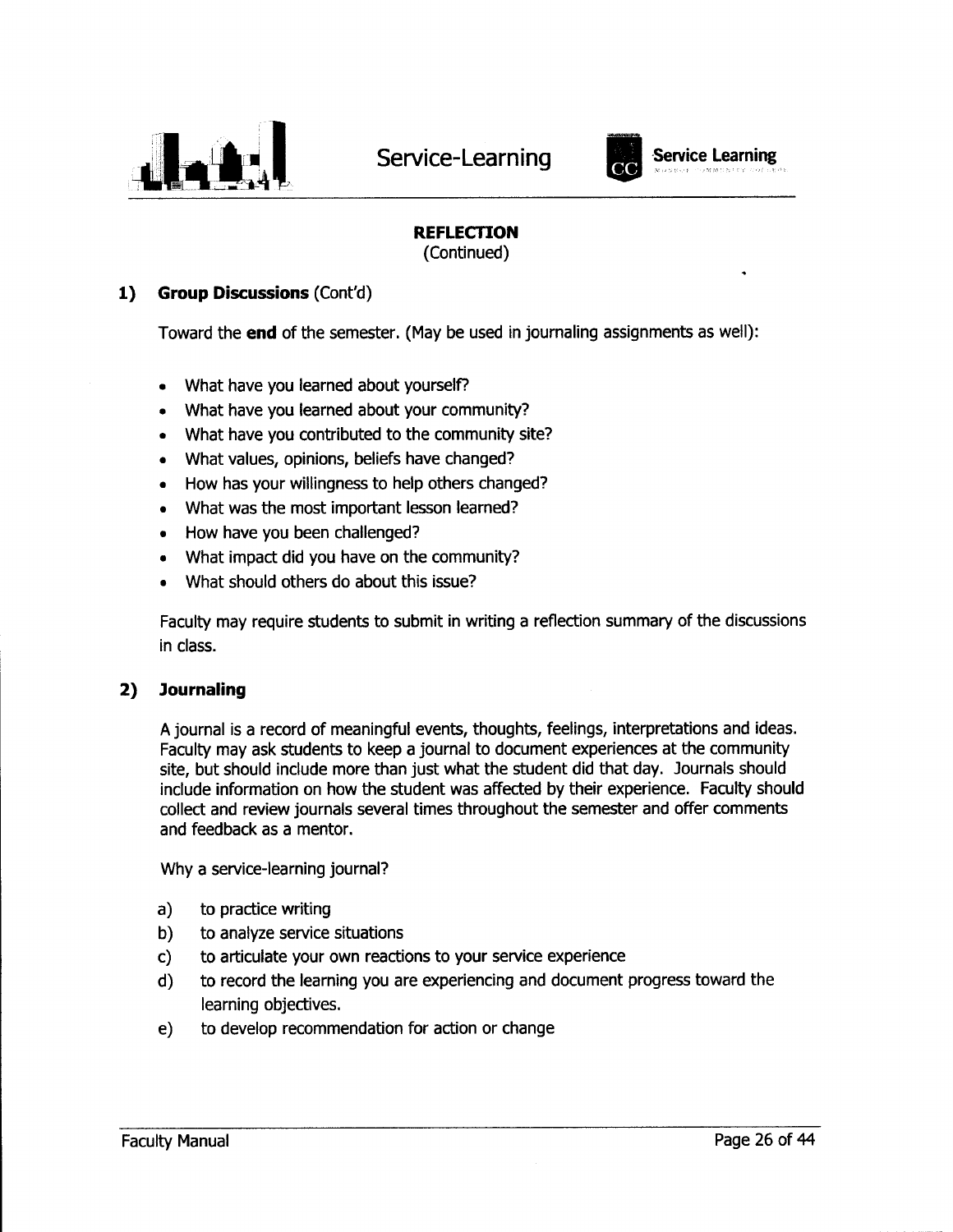



### **Service Learning** COMMUNICY

### **REFLECTION**

(Continued)

#### $2)$ **Journaling** (cont'd)

Examples of journaling assignment questions:

- Describe your service-learning project. Include a description of the agency or  $\bullet$ organization you will be working for (i.e. what is their purpose? How big are they? What is their history? What is their mission? What are their goals?).
- How is your service-learning experience related to the readings, discussions, and  $\bullet$ lectures in class?
- How does the service-learning experience connect to your long-term goals?  $\bullet$
- What new skills have you learned since beginning your service?
- What have you done this week to make a difference?
- What characteristics make a community successful?
- Report a civic experience you have had in the past. Include comments about what type of difference you made to those you served. How did you feel about your service? What if any attitudes or beliefs changed for you as a result of your service?
- Describe what you have learned about yourself as a result of your service.  $\bullet$

#### 3) **Papers**

A final paper or several small papers throughout the semester may be an alternative to journaling or may be a way to organize what has been written in a journal.

Example: Describe the community site where you served, including the site's mission and goals. What were your duties and responsibilities at the site? How has this experience changed your value and belief system? How has your service affected your own sense of civic responsibility?

In what ways has your service-learning experience made the course material relevant? Be specific and provide concrete examples.

Explain why your service was important to you and the service-learning site.

#### **Portfolios** 4)

Students can utilize this medium as a way to present a collection of information obtained throughout the semester. It may include portions their journal, pictures, community site information, brochures, etc. Students can use these portfolios in a formal presentation or to hand in for grading.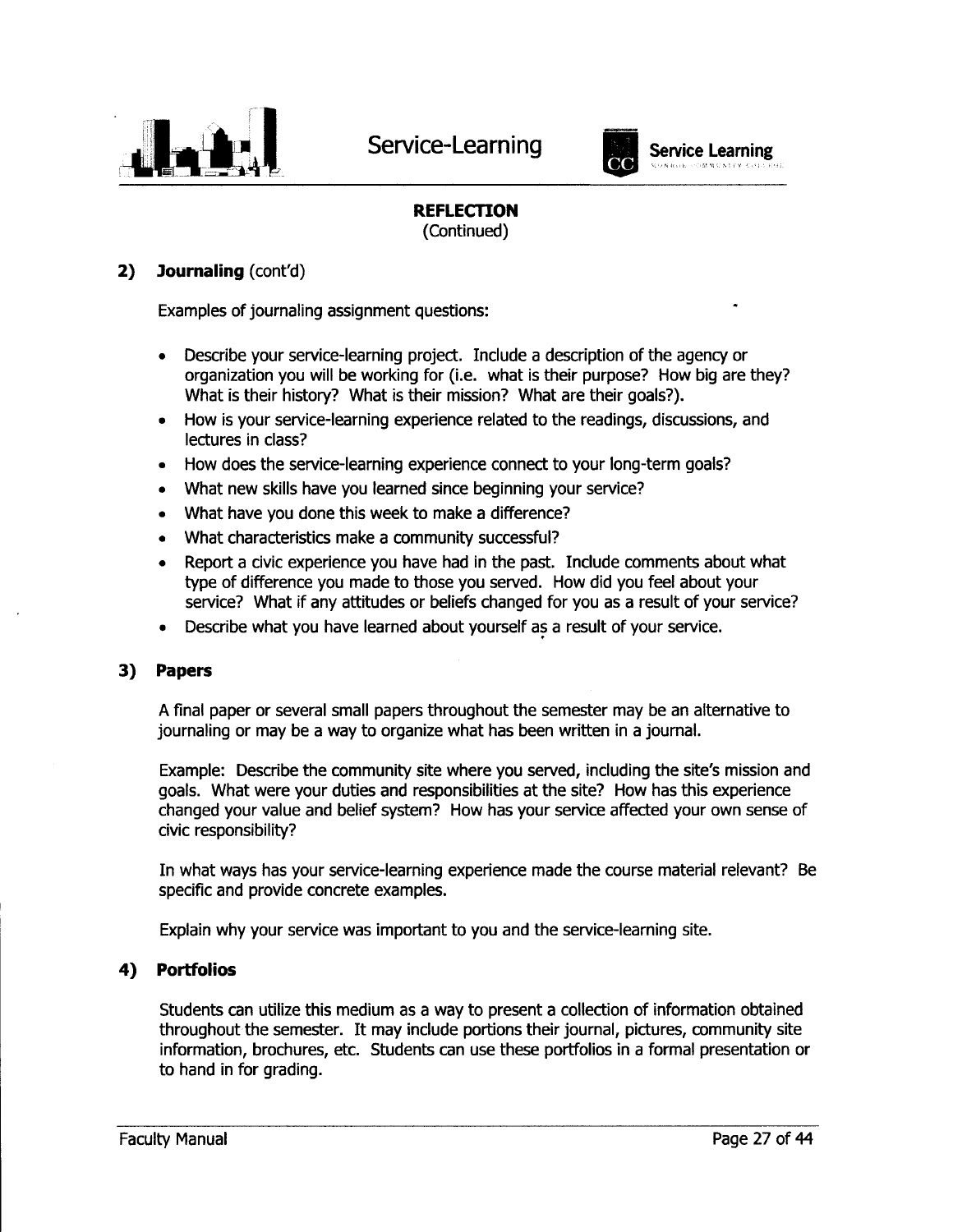### **SAMPLE Service-Learning Reflection Assignment**

CPN 103-601

[SAMPLE] Service-Learning Reflection #2 Do Good; Write Well Due Wednesday, March 05, 2014

Goal: Develop ideas for your Rogerian Argument essay by exploring your thoughts regarding pedagogy, persuasion, and public education.

Intended Audience: The members of our class.

Discussion: Over the past two weeks, you have gathered information

- In your Service-Learning Logs, for which you have focused on
	- o Ways in which science and/or mathematics are taught at your service-learning site
	- o Hands-on learning activities at your site
- From Jeb Phillips' article, "Oil drillers pay for fracking workshops for teachers"
- During our class reflection on Monday, March 03rd, which considered the information above  $\bullet$

These sources of information cover a variety of topics, such as (but not limited to)

Learning styles

- Public education funding sources  $\bullet$ Critical thinking
- **Ethics** Education as a persuasive activity  $\bullet$

Instructions: With that in mind,

Teaching methodology

- List and reflect on details from one or some combination of these topics. You may, of  $1.$ course, consider a different relevant topic, even if it is not listed above.
- 2. Focus on a complex issue that troubles you. For example, you might consider
	- a. The value of a business paying for certain classroom lessons because such a situation
		- 1) Helps pay for lessons regarding important topics
		- 2) Provides teachers with information on relevant issues
		- 3) Provides teachers with examples of engaging methods of teaching
	- b. The problem of a possibly biased source (The Ohio Oil & Gas Energy Education Program)
	- c. The problem of a possibly biased source (the teacher).
- 3. Avoid an either/or approach: Explore "grey" areas that acknowledge alternate points of view because complexity, "depth of thought," is important. Move beyond the simple and the obvious
- 4. Refer to details from your service-learning experiences.
- 5. Remember Your thesis statement (your revelation) might not appear until the conclusion.
- 6. Submit a polished composition.
- 7. Write at least 400 words.

Spring 2014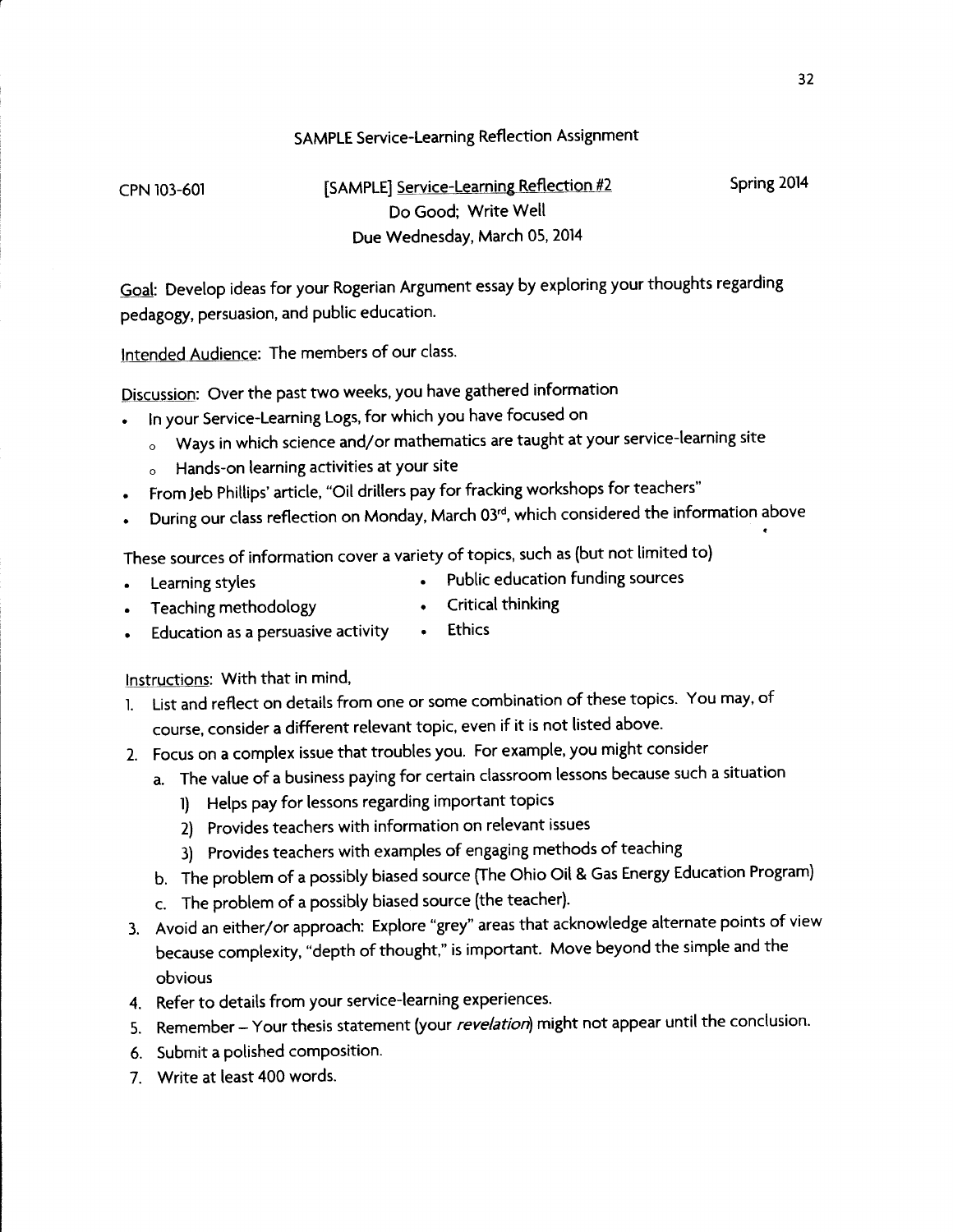| DATE: Management of the state of the state of the state of the state of the state of the state of the state of the state of the state of the state of the state of the state of the state of the state of the state of the sta                                                        |            |  |  |
|---------------------------------------------------------------------------------------------------------------------------------------------------------------------------------------------------------------------------------------------------------------------------------------|------------|--|--|
| <b>COMMUNITY AND PUBLIC SERVICE PROGRAM</b><br><b>New Organization Application</b>                                                                                                                                                                                                    |            |  |  |
| Organization Name                                                                                                                                                                                                                                                                     |            |  |  |
|                                                                                                                                                                                                                                                                                       |            |  |  |
|                                                                                                                                                                                                                                                                                       |            |  |  |
| Phone Fax Fax                                                                                                                                                                                                                                                                         |            |  |  |
|                                                                                                                                                                                                                                                                                       |            |  |  |
|                                                                                                                                                                                                                                                                                       |            |  |  |
| Web site $(if any)$                                                                                                                                                                                                                                                                   |            |  |  |
| Is your organization located on a bus route? ______ yes ______ no If yes, what route number(s)?                                                                                                                                                                                       |            |  |  |
| Is your building accessible to people with disabilities? ______ yes ______ no If no, please explain the limitations<br>that exist                                                                                                                                                     |            |  |  |
| Does your agency carry liability insurance for volunteers? _____ yes _____ no                                                                                                                                                                                                         |            |  |  |
| Type of organization : ___ non-profit ___ government ___ University ___ Other: ____________________                                                                                                                                                                                   |            |  |  |
| Does your organization have an MSW on staff?_____ If yes, does your organization currently serve as a field                                                                                                                                                                           |            |  |  |
| site for MSW students? yes no.                                                                                                                                                                                                                                                        |            |  |  |
|                                                                                                                                                                                                                                                                                       |            |  |  |
|                                                                                                                                                                                                                                                                                       |            |  |  |
|                                                                                                                                                                                                                                                                                       |            |  |  |
| What will the student(s) be doing? $\frac{1}{2}$ and $\frac{1}{2}$ and $\frac{1}{2}$ and $\frac{1}{2}$ and $\frac{1}{2}$ and $\frac{1}{2}$ and $\frac{1}{2}$ and $\frac{1}{2}$ and $\frac{1}{2}$ and $\frac{1}{2}$ and $\frac{1}{2}$ and $\frac{1}{2}$ and $\frac{1}{2}$ and $\frac{$ |            |  |  |
| How will the student(s) be supervised?                                                                                                                                                                                                                                                |            |  |  |
| How many students can your organization accommodate during a semester ? ________                                                                                                                                                                                                      |            |  |  |
| Would you like to be included in University-Community engagement discussion through a listserv?                                                                                                                                                                                       | $\Box$ Yes |  |  |

ļ.

j.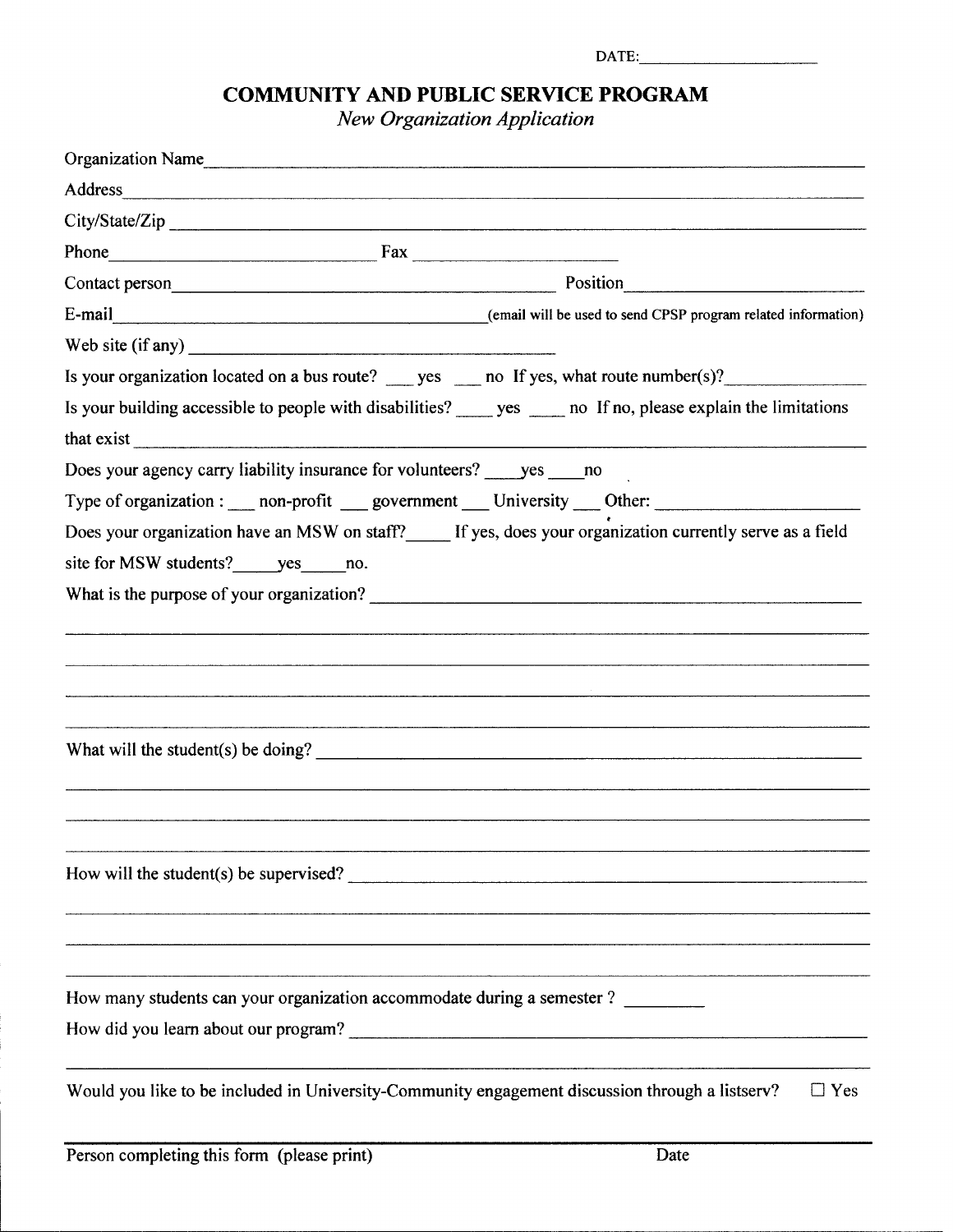### Please select areas of specialty on second page or reverse side.

 $\bullet$ 

### Please check all that apply:

- □ ADVOCACY, SOCIAL JUSTICE, COMMUNITY ORGANIZING & DEVELOPMENT
- **CONTINAL CARE**
- $\Box$  ARTS: FINE & PERFORMING
- $\Box$  BUSINESS & MARKETING
- $\Box$  CHILD CARE & CHILDREN'S SERVICES
- **COMMUNITY ORGANIZATIONS**
- $\Box$  CRISIS
- DEVELOPMENTAL / COGNITIVE DISABILITIES
- **DOMESTIC VIOLENCE**
- $\Box$  DRUGS & ALCOHOL
- **EMPLOYMENT SERVICES**
- **ENVIRONMENTAL & CONSERVATION**
- **EIRE/RESCUE**
- **C GOVERNMENT & PUBLIC ADMINISTRATION**
- $\Box$  HIV / AIDS
- $\Box$  HOUSING & HOMELESSNESS
- **E IMMIGRANT & REFUGEES**
- **E LAW, CRIMINAL JUSTICE & MEDIATION**
- **EL LIBRARIES, MUSEUMS & CULTURAL CENTERS**
- **C MEDICAL & DENTAL** 
	- $\square$  Medical  $\square$  Dental  $\square$  Ophthalmology / Optometry  $\square$  Other:
- **C MENTAL HEALTH**
- $\Box$  MULTI MEDIA
- □ OUTREACH & COMMUNITY EDUCATION
- **El PHYSICAL DISABILITIES**
- $\Box$  POLITICS & LOBBYING
- □ SENIOR SERVICES, NURSING HOMES & REHABILITATION SERVICES
- **EI SPORTS AND RECREATION**
- **I TUTORING, MENTORING & TEACHING**
- **THE YOUTH AND YOUTH SERVICES**
- <u> 1980 La componenta de la componenta de la componenta de la componenta de la componenta de la componenta de l</u>  $\Box$  Other:
- $\Box$  Other:
- Community and Public Service Program Please return to: 1400 Washington Ave., Social Sciences 112 Albany, NY 12222

For more information: Phone: 442-5683 FAX: 442-5684 Web site: http://www.albany.edu/cpsp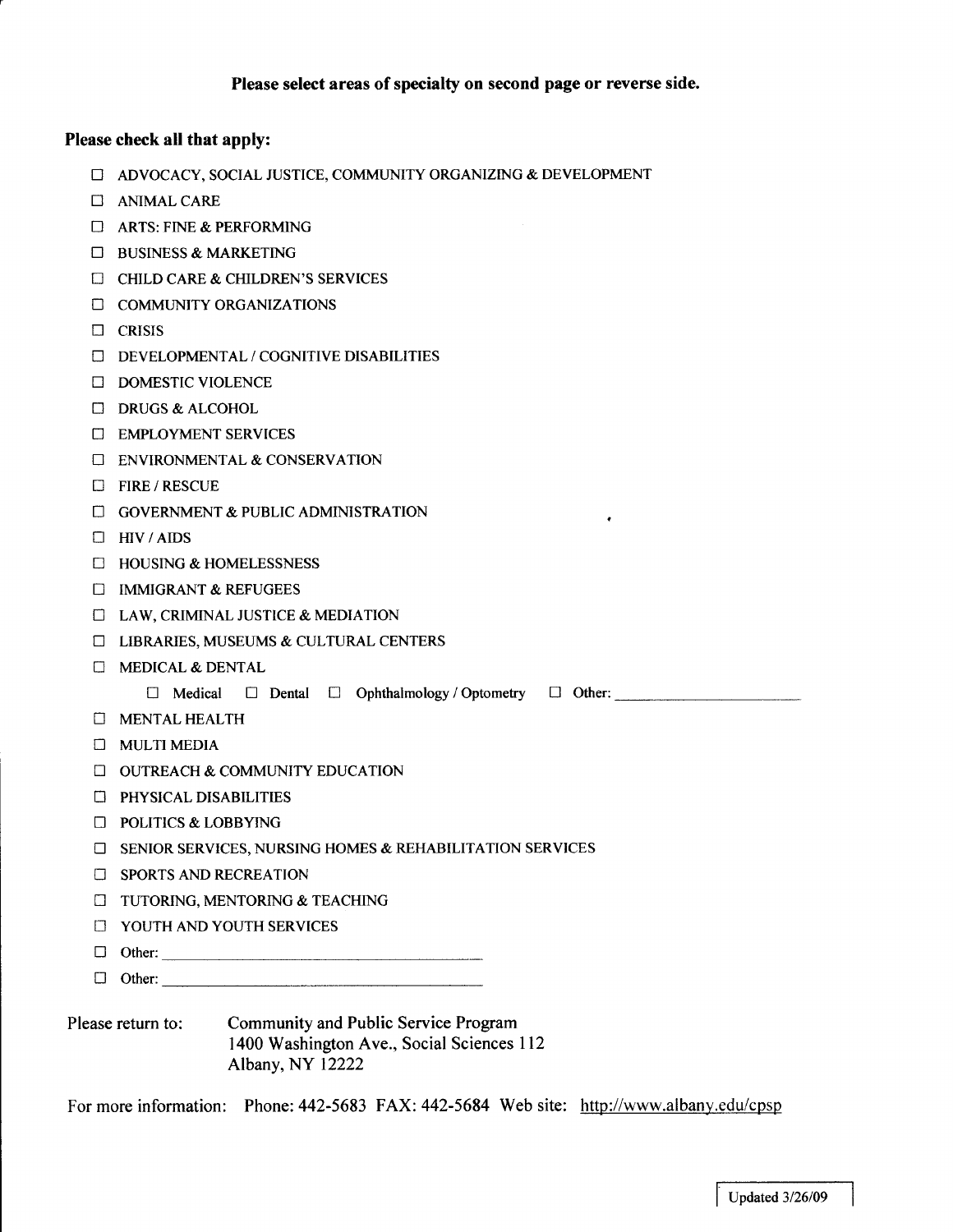## Service Learning Placement Agreement

| PLEASE COMPLETE THIS FORM AND HAVE IT SIGNED AT YOUR FIRST VISIT WITH THE AGENCY & RETURN TO:<br>Center for Service Learning & Community Service<br>SUNY Oswego • 145 Marano Campus Center • Oswego, NY 13126 • 315-312-5360 • www.oswego.edu/commserv |                    |
|--------------------------------------------------------------------------------------------------------------------------------------------------------------------------------------------------------------------------------------------------------|--------------------|
| Student Name                                                                                                                                                                                                                                           | Community Site     |
| Phone                                                                                                                                                                                                                                                  | Site Phone         |
| Local Address                                                                                                                                                                                                                                          | Site Address       |
|                                                                                                                                                                                                                                                        | Site Supervisor    |
| Service Learning Course                                                                                                                                                                                                                                | Instructor/Advisor |
| Class Rank: FRESH SOPH JR SR GRAD                                                                                                                                                                                                                      | Semester           |
| I am required to complete hours of service.                                                                                                                                                                                                            |                    |
|                                                                                                                                                                                                                                                        |                    |
|                                                                                                                                                                                                                                                        |                    |
|                                                                                                                                                                                                                                                        |                    |
|                                                                                                                                                                                                                                                        |                    |

### **Student - I commit to the following:**

- To perform my respected duties to the best of my ability.
- · To adhere to organizational rules and procedures, including record-keeping requirements and confidentiality of organization and clients.
- To not go beyond the scope of assigned responsibilities, use judgment in refusing risky or inappropriate requests and situations.
- To be open to supervision and feedback which will facilitate service-learning growth.
- To meet time duty commitments or if I cannot attend, to provided adequate notice so that alternative arrangement can be made.

### Organization/Placement Site - We commit to the following:

- To provide position descriptions, outlining expectations.
- To provide orientation to the program and appropriate training for the position.
- Have clear risk management and personnel policies and procedures in place, and include these in student training. We recommend that the community site have volunteer accident and liability coverage.
- To ensure adequate supervision to the student and to provide feedback on performance.

Date

Site Supervisor Signature

Date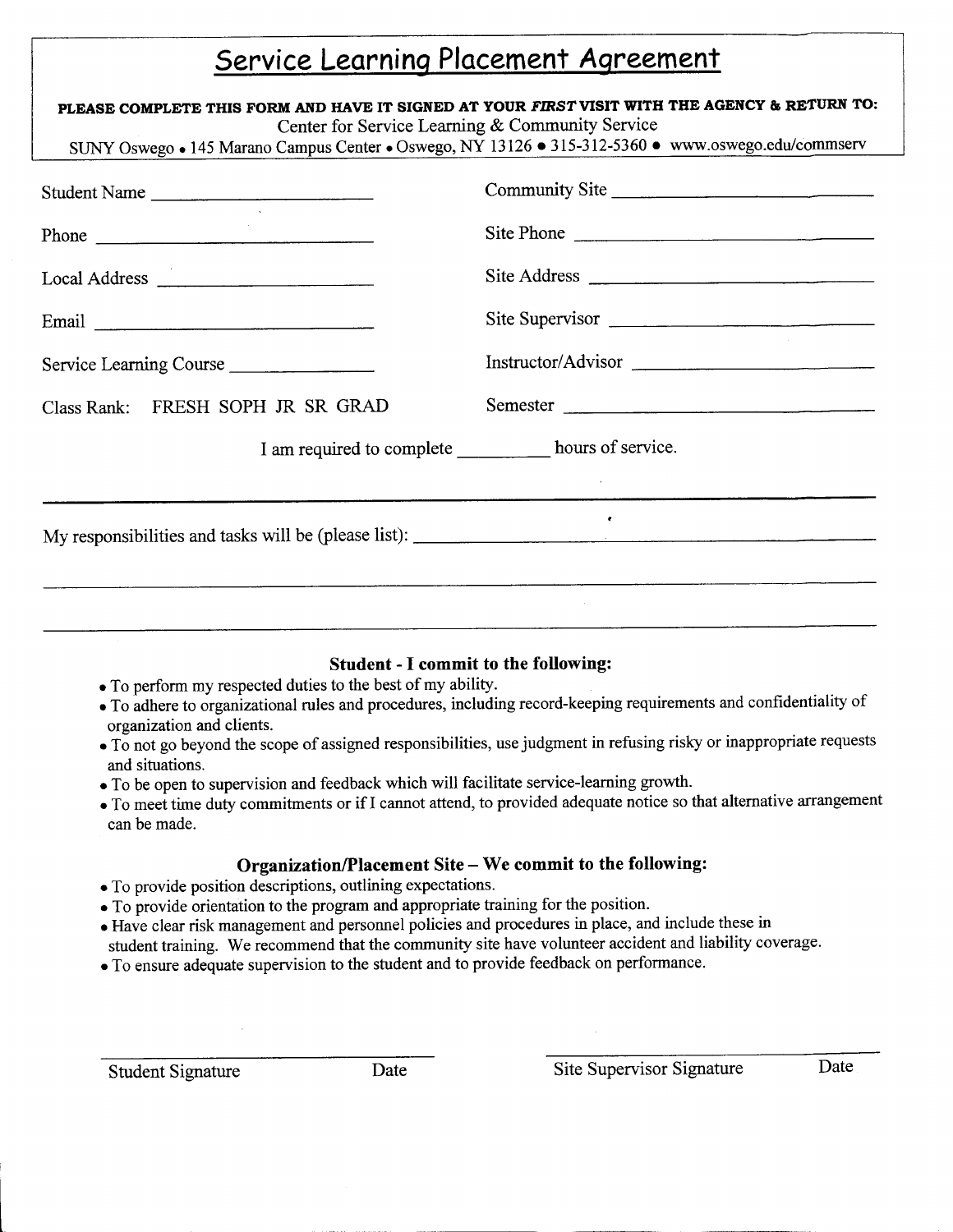## **Service-Learning Evaluation for Students**

Throughout this semester you have been taking part in a service-learning project that was designed to connect your academic learning to real-world issues. We are requesting your feedback on this aspect of the course. Please answer the following questions honestly and truthfully so that we may take your ideas into consideration in planning future courses.

### Please circle the response that best matches your own reaction to each statement in the first column.

| I was able to apply the academic content of this<br>course to a real-world situation through service-<br>learning.                                                                      | Strongly<br>Disagree        | Disagree | Agree | Strongly<br>Agree        |
|-----------------------------------------------------------------------------------------------------------------------------------------------------------------------------------------|-----------------------------|----------|-------|--------------------------|
| Explain:                                                                                                                                                                                |                             |          |       |                          |
|                                                                                                                                                                                         |                             |          |       |                          |
| I gained a better understanding of this academic<br>topic through the service-learning experience.                                                                                      | <b>Strongly</b><br>Disagree | Disagree | Agree | <b>Strongly</b><br>Agree |
| Explain:                                                                                                                                                                                |                             |          |       |                          |
|                                                                                                                                                                                         |                             |          |       |                          |
| My service-learning experience in this class<br>enhanced my personal growth (i.e. social skills;<br>self-confidence; civic responsibility; diversity<br>awareness.)                     | Strongly<br>Disagree        | Disagree | Agree | Strongly<br>Agree        |
| Explain:                                                                                                                                                                                |                             |          |       |                          |
| My service-learning experience in this class<br>enhanced my professional growth (i.e.<br>communication/written skills; teaching skills;<br>awareness of diverse populations/resources.) | <b>Strongly</b><br>Disagree | Disagree | Agree | Strongly<br>Agree        |
| Explain:                                                                                                                                                                                |                             |          |       |                          |
| I felt that my individual service made a positive<br>contribution to the community partner.                                                                                             | Strongly<br>Disagree        | Disagree | Agree | Strongly<br>Agree        |
| Explain:                                                                                                                                                                                |                             |          |       |                          |
| I felt well-prepared for this service experience.                                                                                                                                       | Strongly<br>Disagree        | Disagree | Agree | Strongly<br>Agree        |
| Explain:                                                                                                                                                                                |                             |          |       |                          |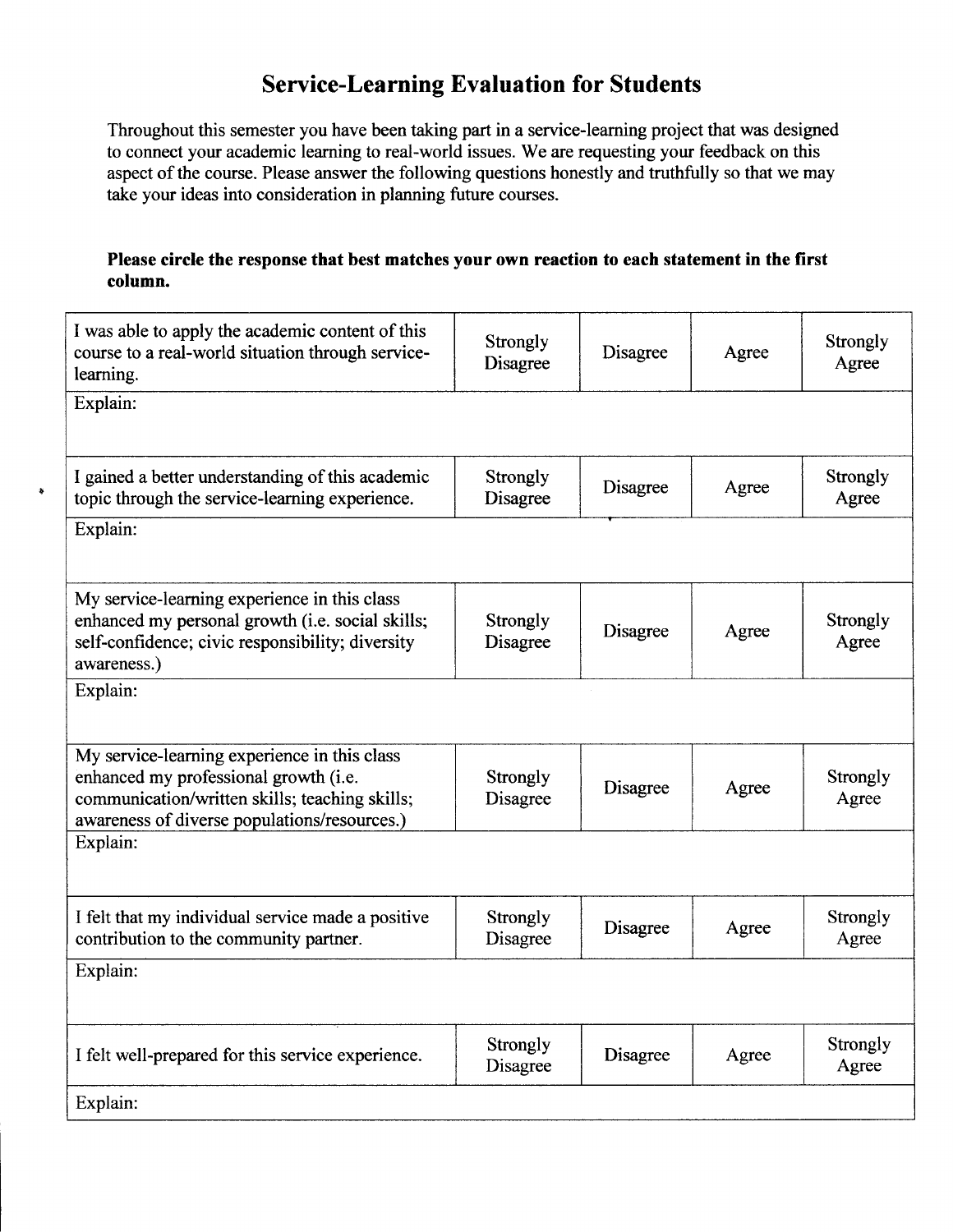| <b>Strongly</b><br><b>Disagree</b> | Disagree | Agree | <b>Strongly</b><br>Agree |
|------------------------------------|----------|-------|--------------------------|
|                                    |          |       |                          |
|                                    |          |       |                          |
| Strongly<br>Disagree               | Disagree | Agree | <b>Strongly</b><br>Agree |
|                                    |          |       |                          |
| <b>Strongly</b><br>Disagree        | Disagree | Agree | Strongly<br>Agree        |
|                                    |          |       |                          |

### OPEN-ENDED QUESTIONS:

1. What was the most beneficial aspect of the service-learning component of the course? What skills/knowledge did you gain by participating in the service-learning?

 $\langle \bullet \rangle$  .  $\langle \bullet \rangle$ 

- 2. Were there any elements of the service-learning experience that you feel obstructed your ability to learn?
- 3. Were the packet materials helpful? Did you use them?

Any additional comments/feedback?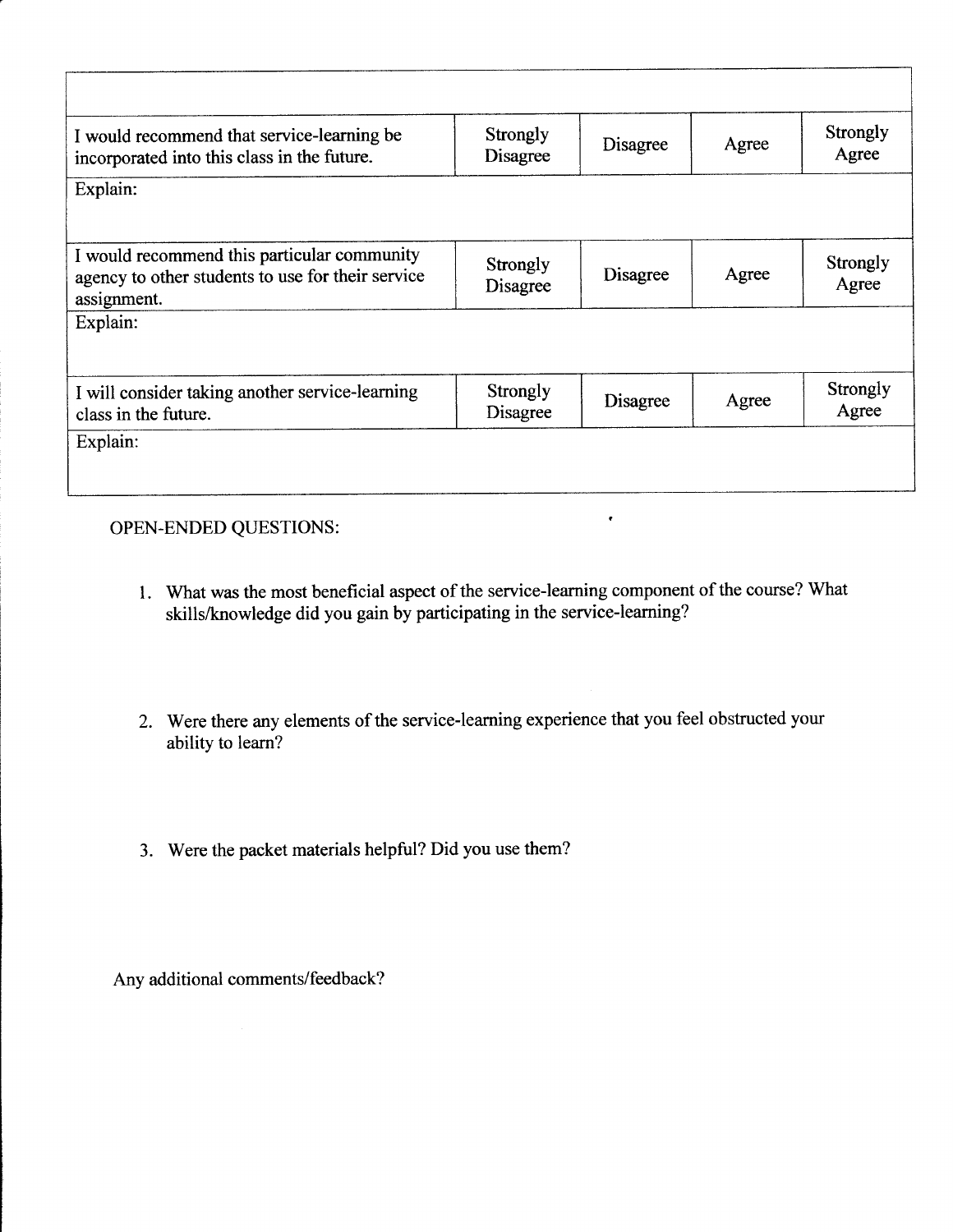

| <b>Your Name:</b>         |  |  |
|---------------------------|--|--|
| <b>Organization Name:</b> |  |  |
| Telephone:                |  |  |
|                           |  |  |

Email:

SUNY Delhi course and faculty/staff partner:

## **Civic Engagement Course Experience Rating (circle one)**

| <b>Strongly</b><br>Agree                                                              | <b>Agree</b>                                                          | <b>Neutral</b>                                                  | <b>Disagree</b> | <b>Strongly</b><br><b>Disagree</b> |
|---------------------------------------------------------------------------------------|-----------------------------------------------------------------------|-----------------------------------------------------------------|-----------------|------------------------------------|
|                                                                                       | Students were well-prepared for their service experience.             |                                                                 |                 |                                    |
| $\mathbf{1}$                                                                          | 2                                                                     | 3                                                               | 4               | 5                                  |
|                                                                                       |                                                                       | Students were typically dependable, dedicated and professional. |                 |                                    |
| $\mathbf{1}$                                                                          | $\overline{2}$                                                        | 3                                                               | 4               | 5                                  |
|                                                                                       |                                                                       | Communication with our faculty partner was effective.           |                 |                                    |
| $\mathbf{1}$                                                                          | $\overline{2}$                                                        | 3                                                               | 4               | 5                                  |
| I was aware of the connection between the service project and the course<br>material. |                                                                       |                                                                 |                 |                                    |
| $\mathbf{1}$                                                                          | $\overline{2}$                                                        | 3                                                               | 4               | 5                                  |
|                                                                                       | Our organization could provide adequate supervision for the students. |                                                                 |                 |                                    |
| $\mathbf{1}$                                                                          | 2                                                                     | 3                                                               | 4               | 5                                  |
| The service experience helped address needs within our organization.                  |                                                                       |                                                                 |                 |                                    |
| $\mathbf{1}$                                                                          | $\overline{2}$                                                        | 3                                                               | 4               | 5                                  |
| Our agency thought the experience was worthwhile.                                     |                                                                       |                                                                 |                 |                                    |
| 1                                                                                     | 2                                                                     | 3                                                               | 4               | 5                                  |
| Our agency would like to continue being a service partner with SUNY Delhi.            |                                                                       |                                                                 |                 |                                    |
| $\mathbf{1}$                                                                          | $\overline{c}$                                                        | 3                                                               | 4               | 5                                  |
| I would recommend a service partnership with SUNY Delhi.                              |                                                                       |                                                                 |                 |                                    |
| 1                                                                                     | 2                                                                     | 3                                                               | 4               | 5                                  |